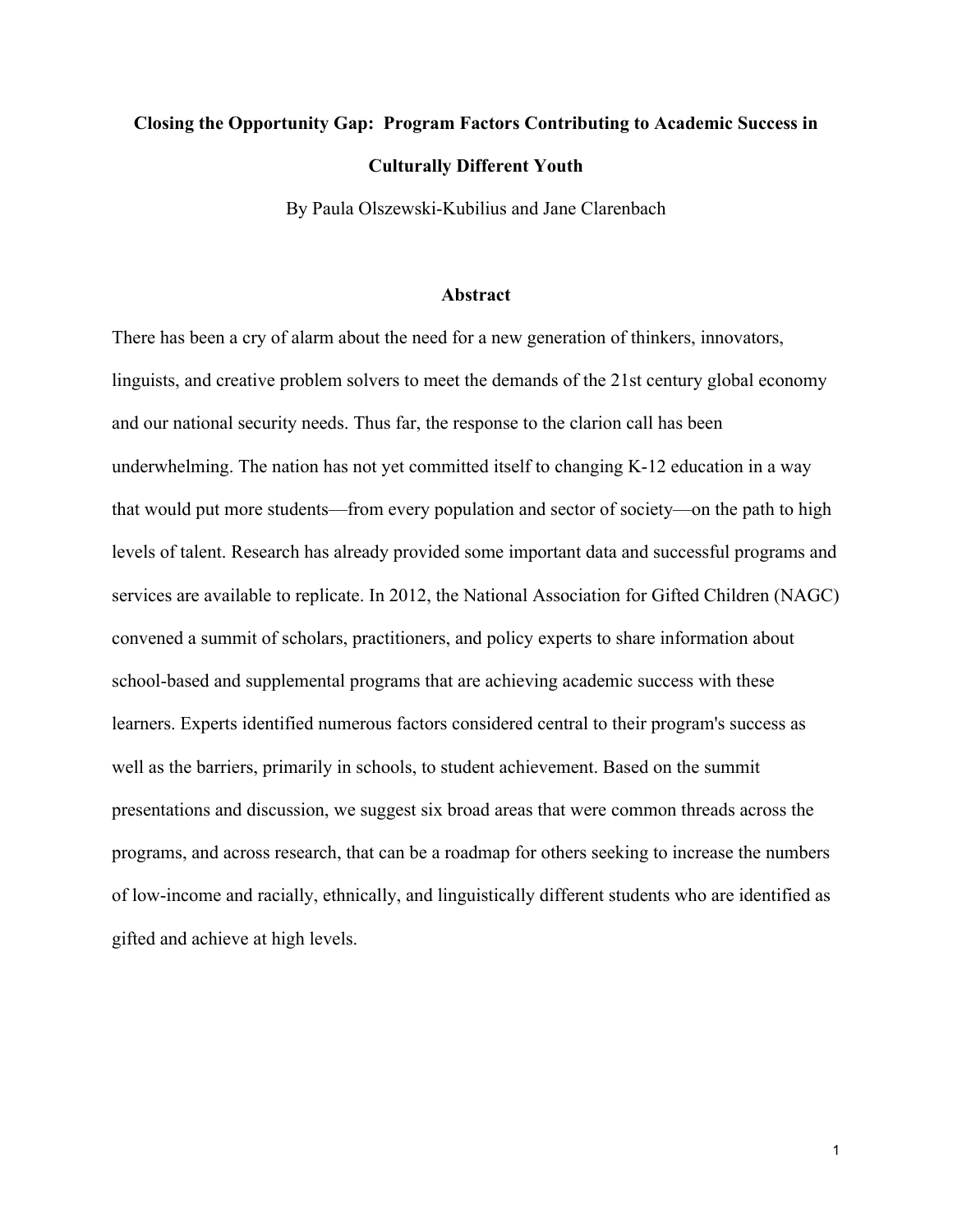## **Closing the Opportunity Gap: Program Factors Contributing to Academic Success in Culturally Different Youth**

As the nation grapples with the challenge of providing a high quality education to every student, no matter his or her circumstances, it is clear that there is wide disagreement on how to ensure quality in the key areas of standards, teacher quality, and curriculum options. Interestingly, in spite of the contrasting views about these important details, there is consensus in one area: the nation needs to produce more highly skilled professionals than ever before. Leaders across fields of medicine, technology, energy, mathematics, and engineering have raised the alarm about the need for a new generation of thinkers, innovators, linguists, and creative problem solvers to meet the demands of the  $21<sup>st</sup>$  century global economy and our national security needs. Thus far, the response to the clarion call has been underwhelming. The nation has not yet committed itself to changing K-12 education in a way that would put more students – from every population and sector of society – on the path to high levels of talent. It may take a sea change in thinking about student ability and the role of other factors in student achievement. But we know that it's possible and imperative to create the needed change. Research has already provided some important data and successful programs and services are available to replicate. What is needed now is leadership to ensure that these students become an education priority.

## **The Current Environment for Excellence for Racially, Ethnically, and Linguistically Different Students**

The singular focus on grade-level achievement, codified in No Child Left Behind (No Child Left Behind [NCLB], 2002), which has dominated our education policy for more than a decade, has squeezed out important discussion of higher levels of achievement, the students who are capable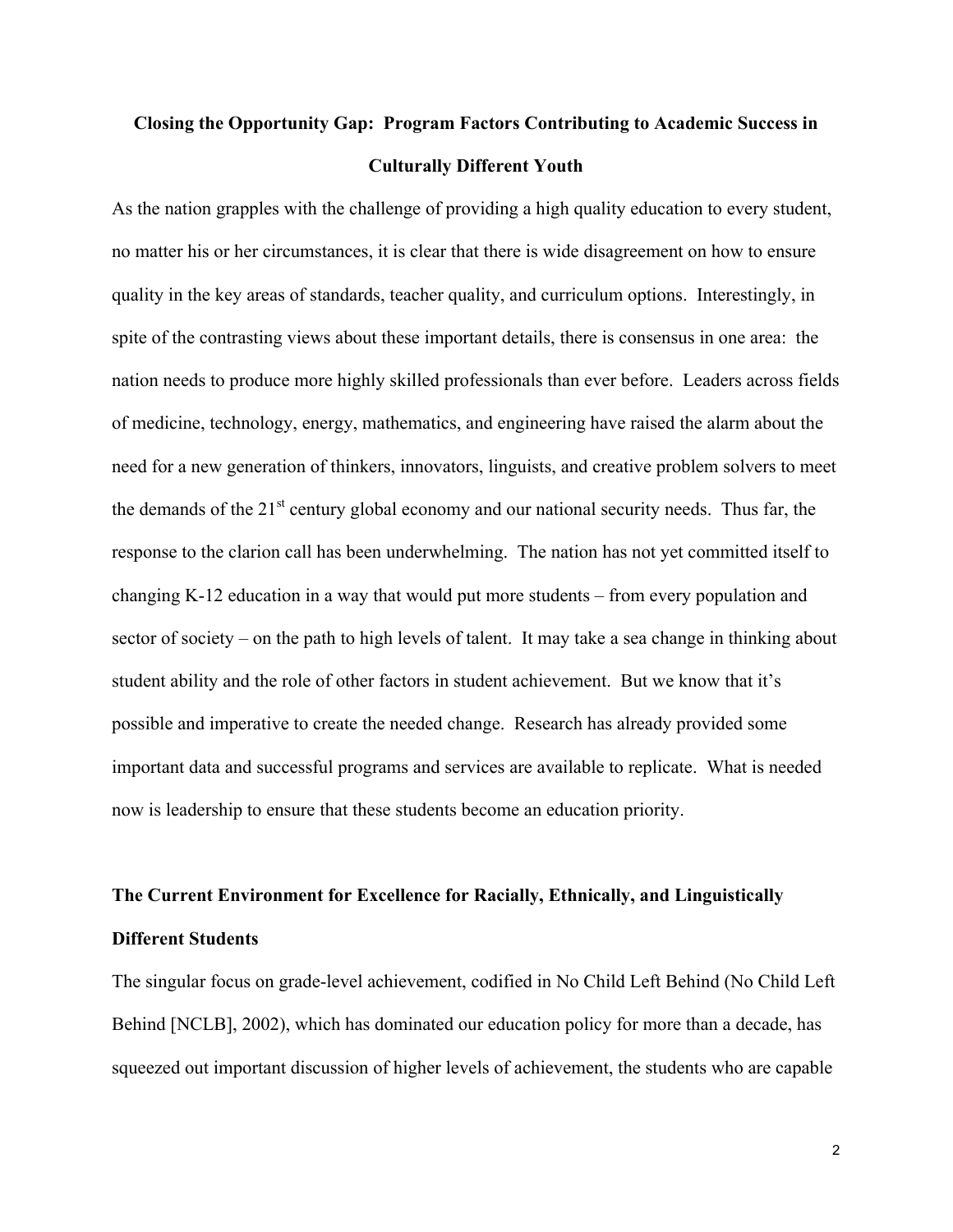The results of that inattention are sobering. Simply put, on numerous measures of student achievement. For capable culturally different and low-income students, the results are deplorable. For example, national and state data on the National Assessment of Education (Plucker, Burroughs, & Song, 2010). A recent national example: In 2001, 11% of white students reached the advanced level on the NAEP  $8<sup>th</sup>$  grade mathematics exam, yet only 2% of of performing at above grade level, or how we go about moving more students to those levels. achievement we are doing a poor job of moving capable students into the highest levels of Progress (NAEP) exams reveal that not only are we moving only small numbers of students to the advanced level, we're moving far fewer culturally different and low-income students to those levels. The difference is an example of an achievement gap dubbed, the "excellence gap" black students and 3% of Hispanic students reached that level (NCES, n.d.). The NAEP mathematics data for  $12<sup>th</sup>$  grade students is even more discouraging. So few students of color and low-income students reached the advanced level in 2009 that the estimates rounded to zero. Only 3% of white students reached this benchmark (Education Trust, 2013). The results at the advanced level on state achievement tests are woefully similar (Center for Evaluation and Education Policy, 2013).

 achieving students. (Reardon, 2008). In some cases, students' failure to exceed grade-level Something is obviously very wrong when students with the ability to achieve at high levels fail to reach those goals, or when high achieving students lose ground while in school. For example, in a national study Reardon found that initially high achieving black students fall behind their white peers between kindergarten and fifth grade at a rate twice as fast as do initially lowperformance may be due to a lack of access to more rigorous coursework. For example, while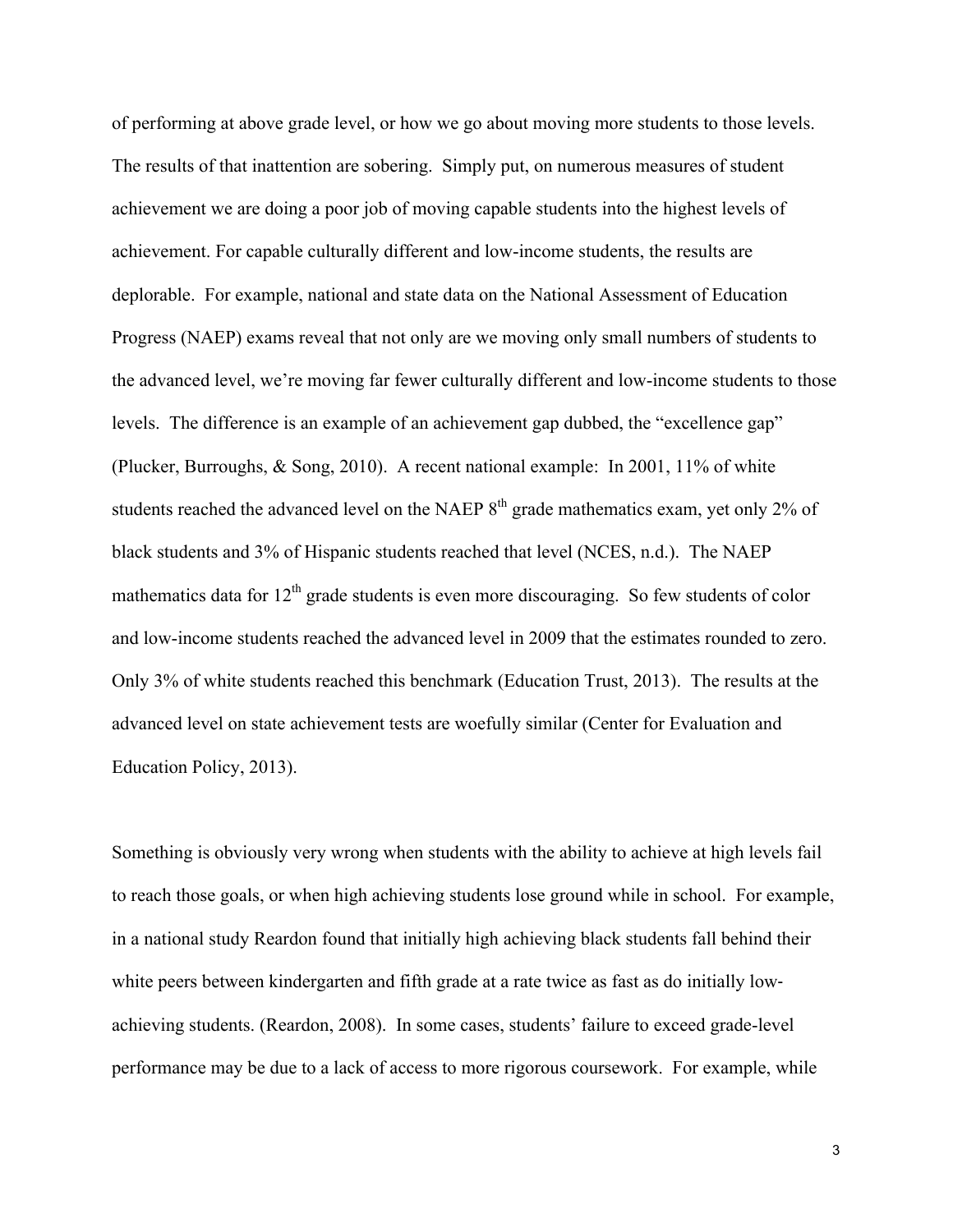African American and Hispanic students offer this course. The percentages for physics are similar (66% vs. 40%). The percentages for Algebra II are not as disparate (82% vs. 65%), but create inclusive processes that would ensure that their gifted education programs reflect the 55% of high schools offer calculus, only 29% of high schools with the highest enrollments of overall these data present a picture of unequal access to courses needed for selective colleges and future STEM careers (U.S. Office for Civil Rights [OCR], 2012). In other cases, schools fail to diversity in the school district. Black and Hispanic students are disproportionally underrepresented by more than 50% in these educational opportunities (OCR, 2012; Ford, 2011). For high-ability students in the regular classroom, it's not likely that their teachers will have had any training in how to work with advanced students (Farkas & Duffett, 2008). Together, these data indicate significant lack of opportunity for challenging coursework and other strategies to develop the skills, habits of mind, and content mastery needed to achieve at high levels and move on to challenging post-secondary options and careers that meet students' abilities and interests as well as the nation's needs.

 all groups of children – to provide both equity and excellence in our schools - becomes an even more urgent question. As the nation becomes more diverse and as increasing numbers of children live in poverty (DeNavas-Wait, Proctor, & Smith, 2010), the question of how we develop high levels of talent in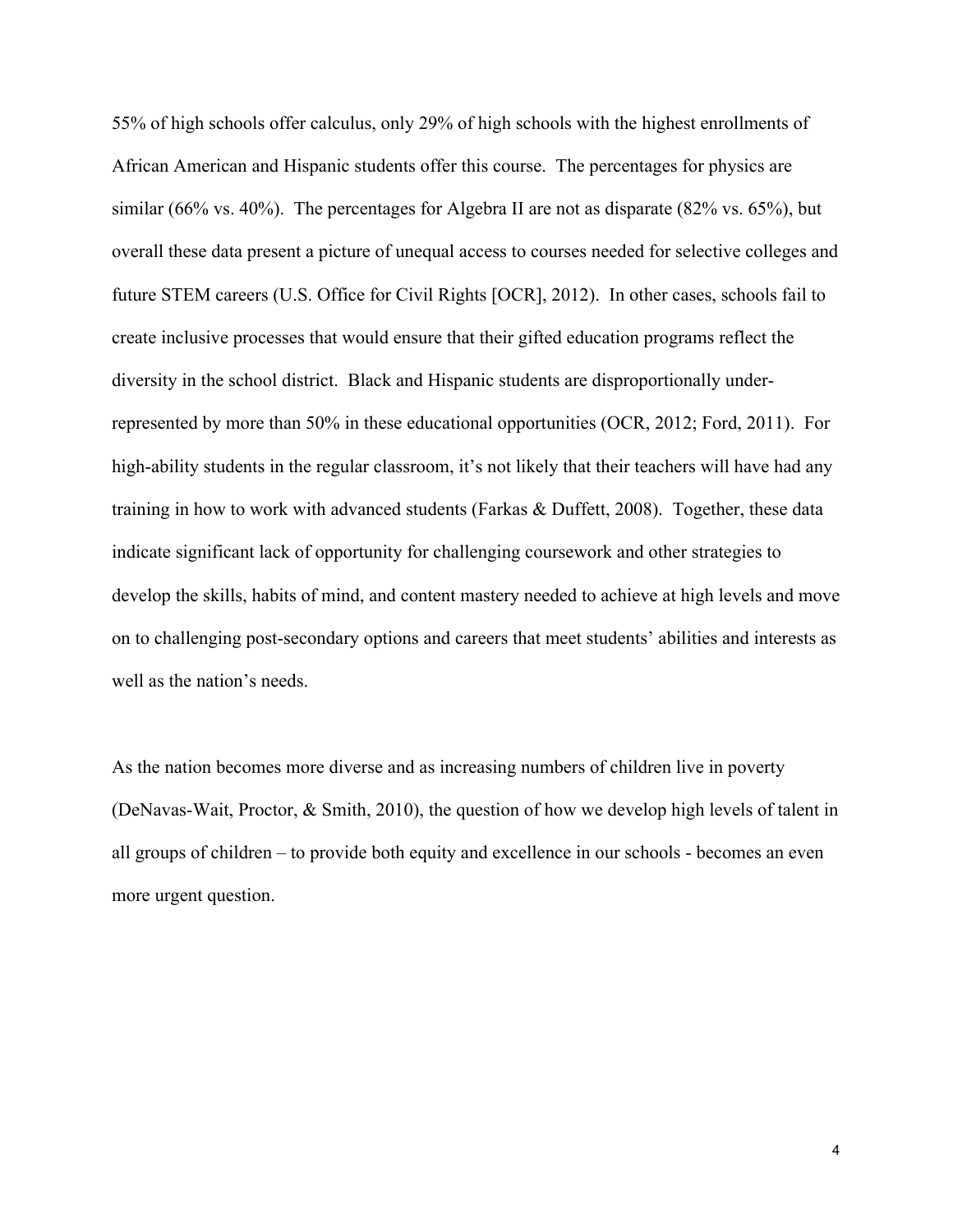## **Supporting Excellence**

 federal Javits Gifted and Talented Students Education Act (Javits) (Javits, 2002) that has projects that combined challenging curriculum and teacher training to uncover students from a Feng, & Brown, 2009). There is a growing body of research from the field of psychology emphasizing the critical role of non-cognitive factors in achievement. These include personal attributes such as grit, self-control and mindsets towards ability and effort, as well as directly affect students' achievement and use of varied and productive learning strategies, but they are malleable and some can be deliberately cultivated in students (Aaronson & Juarez, There is research and practice that can inform the discussion of how to identify potential in racially, ethnically, and linguistically different learners and cultivate that potential into high achievement. The field of gifted education can cite research conducted under the auspices of the increased our understanding of the design of identification systems and assessment instruments to better include non-English speakers and minority students in gifted education programs (VanTassel-Baska, Feng, & Evans, 2007). Javits-funded research also provided examples of range of backgrounds with potential for high achievement and move them to increasing levels of performance (Gavin, Casa, Adelson, Carroll, & Sheffield, 2009; VanTassel-Baska, Bracken, psychological dimensions within learning environments such as sense of belonging and stereotype threat. This research suggests that not only are these factors important because they 2012; Farrington, Roderick, Allensworth, Nagaoka, Keyes, Johnson, & Beechan, 2012; Good, 2012,).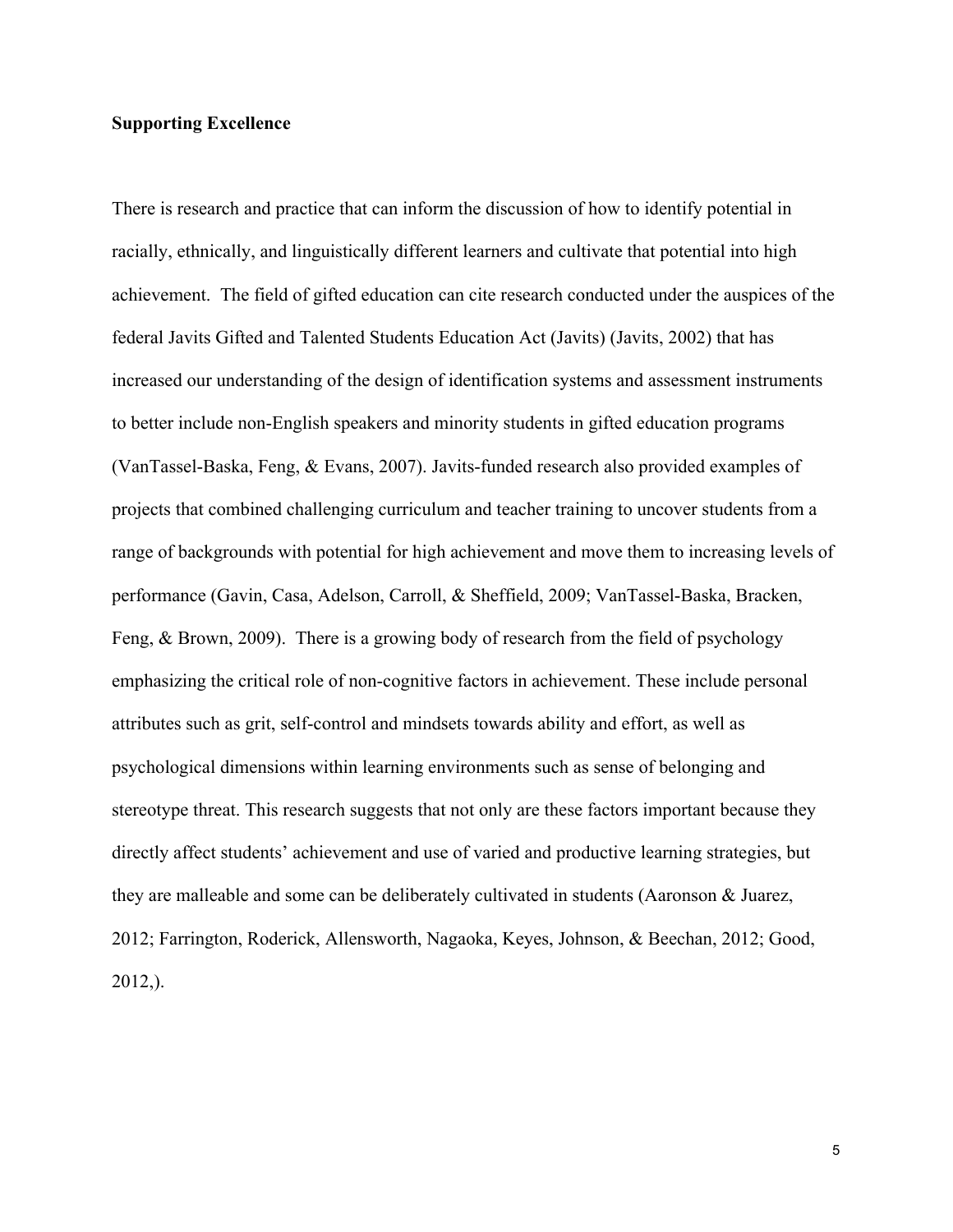culturally and linguistically different students for success in advanced coursework and/or gifted identified numerous factors considered central to their program's success as well as the barriers, Building on this research and other best practices in gifted education and psychology, school districts, non-profit organizations, foundations, institutions of higher education, and others have been providing programs and services aimed at identifying greater numbers of low-income and education programs and moving them along to selective colleges and universities (Castellano & Frazier, 2011). In 2012, the National Association for Gifted Children (NAGC) convened a summit of scholars, practitioners, and policy experts to share information about school-based and supplemental programs that are achieving academic success with these learners. Experts primarily in schools, to student achievement. The findings from the summit were published in a national report (Olszewski-Kubilius & Clarenbach, 2012) and are incorporated into the discussion below.

## **Key Factors Critical to Success**

 five broad areas that were common threads across the programs, and across research, that can be Success varied with culturally different students in the programs highlighted at the NAGC summit, including significant growth on state and standardized tests, placement in honors level courses, increases in enrollment in Advanced Placement Courses and International Baccalaureate programs, and acceptance at competitive and selective high schools and colleges (Olszewski-Kubilius  $\&$  Clarenbach, 2012). Based on the summit presentations and discussion, we suggest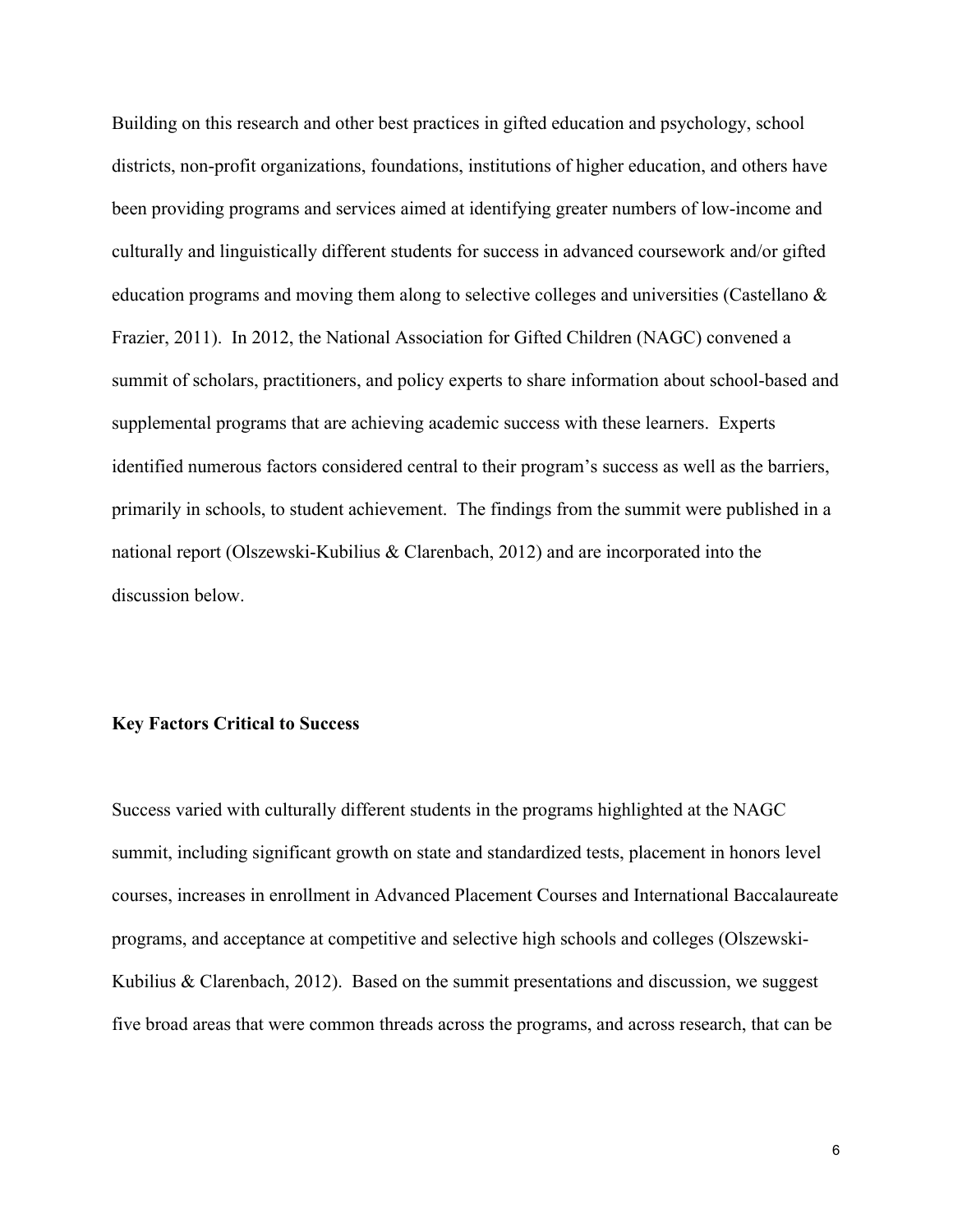linguistically different students who are identified as gifted and achieve at high levels. a roadmap for others seeking to increase the numbers of low-income and racially, ethnically, and

 programs for younger students cast a wide net and use a broader range of qualifying criteria, of achievement — top 25% — one that is appropriately calibrated to the students' level of 1. Match identification procedures and programming with level of developed talent. As students move through school and become more expert in a specific area, programs to support their continued talent development (e.g. AP courses) tend to have specific and selective criteria for admission and retention, ones that emphasize demonstrated achievement. Conversely, successful allowing more students to gain exposure to advanced skills and curriculum and affording the opportunity for teachers to look for indicators of readiness to move on to more advanced coursework. There are multiple ways to cast a wide net. Project Excite, a collaboration between the Evanston (IL) School District and Northwestern University identifies culturally and linguistically different children with potential for advanced work in STEM at the third grade. The program uses standardized tests for this purpose, but includes students within a wider range developed talent, their younger ages, and their previous opportunity to learn. The goal of Project Excite is to provide supplemental, outside of school opportunities that raise students' achievement to the top 5% so that they qualify for placement in honors level courses in the  $9<sup>th</sup>$ grade (Center for Talent Development, n.d.).

 The Young Scholars program in Fairfax County (VA) Public Schools uses challenging curriculum with kindergarten through second graders to help reveal exceptional thinking, interest, and motivation in students. Teachers are trained to take a multi-dimensional look at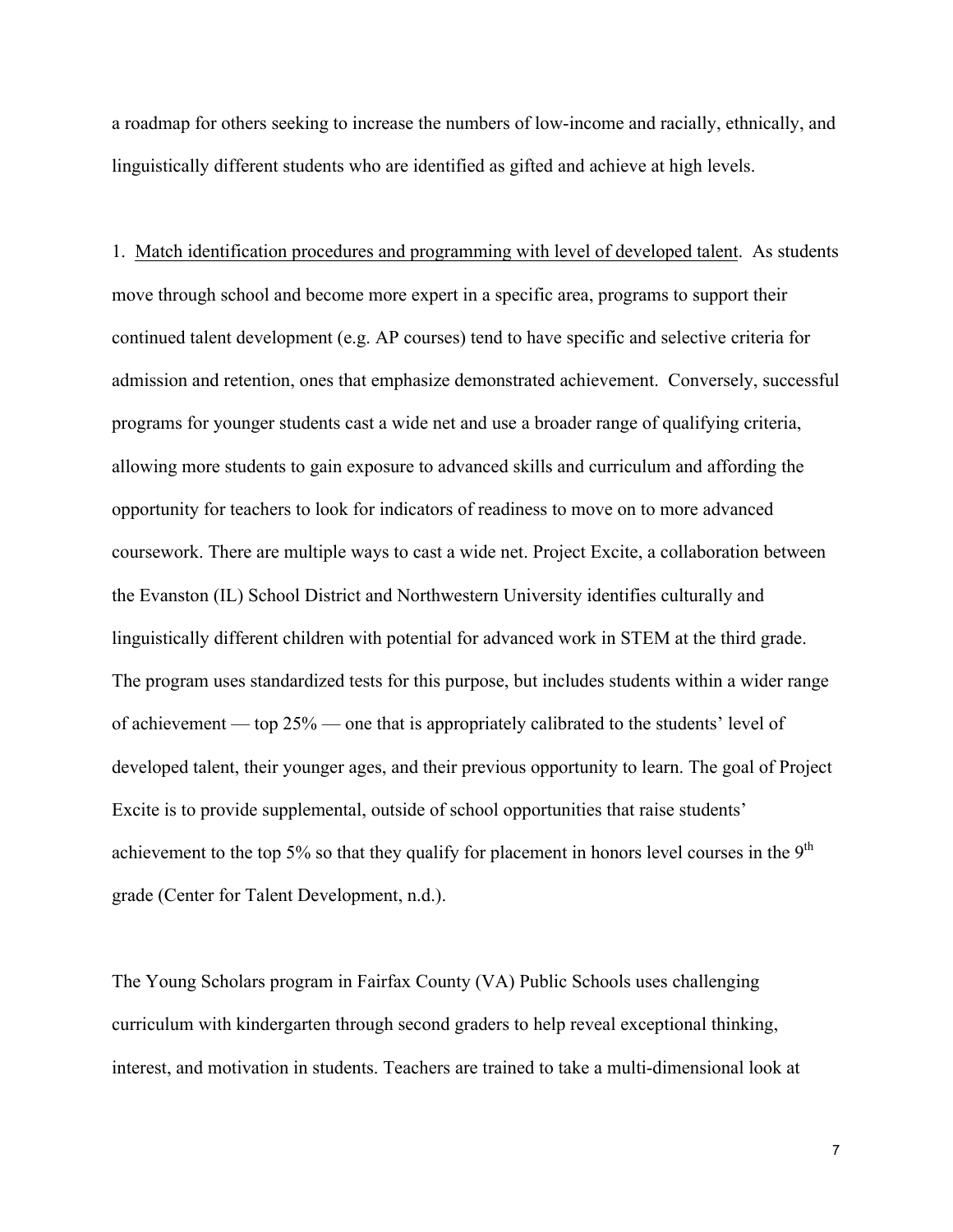evidence of gifted potential through a review of daily learning activities, performance assessments, and interactions with their students. Students' abilities are further nurtured by cluster grouping them within classrooms taught by teachers trained to provide differentiated, advanced lessons. Like many of the programs highlighted at the summit, the Young Scholars program creates a gateway for young students to start on a path of continuous talent development and the first step towards subsequent gifted programming and advanced coursework offered by the school district (Fairfax County Public Schools, n.d.).

2. Build awareness about diversity of high-ability learners. Most educators understand that not as already fully developed talent manifested in the form of high achievement on test scores (Neumeister, Adams, Pierce, Cassady, & Dixon, 2007). This high-performance view tends to 2011). The Young Scholars program recognized the importance of teacher beliefs. The all gifted students are alike, but there are also misconceptions about giftedness and gifted learners that must be addressed school-wide. For example, giftedness is often viewed narrowly overlook students with the potential to achieve but who first need access to challenging curriculum and enriched learning opportunities before they are able to demonstrate their advanced ability. Creating a school culture that rejects deficit thinking about low-income and racially, ethnically, and linguistically different students is essential to creating pathways to high achievement for these students. The beliefs of teachers and administrators about the nature of talent and giftedness and specifically that ability is malleable and achievement reflects previous opportunity to learn, are critical to creating a school culture that is focused on the talent development of all children with high potential (Subotnik, Olszewski-Kubilius, & Worrell, administrators are quick to say that Young Scholars is not a program—but a program model—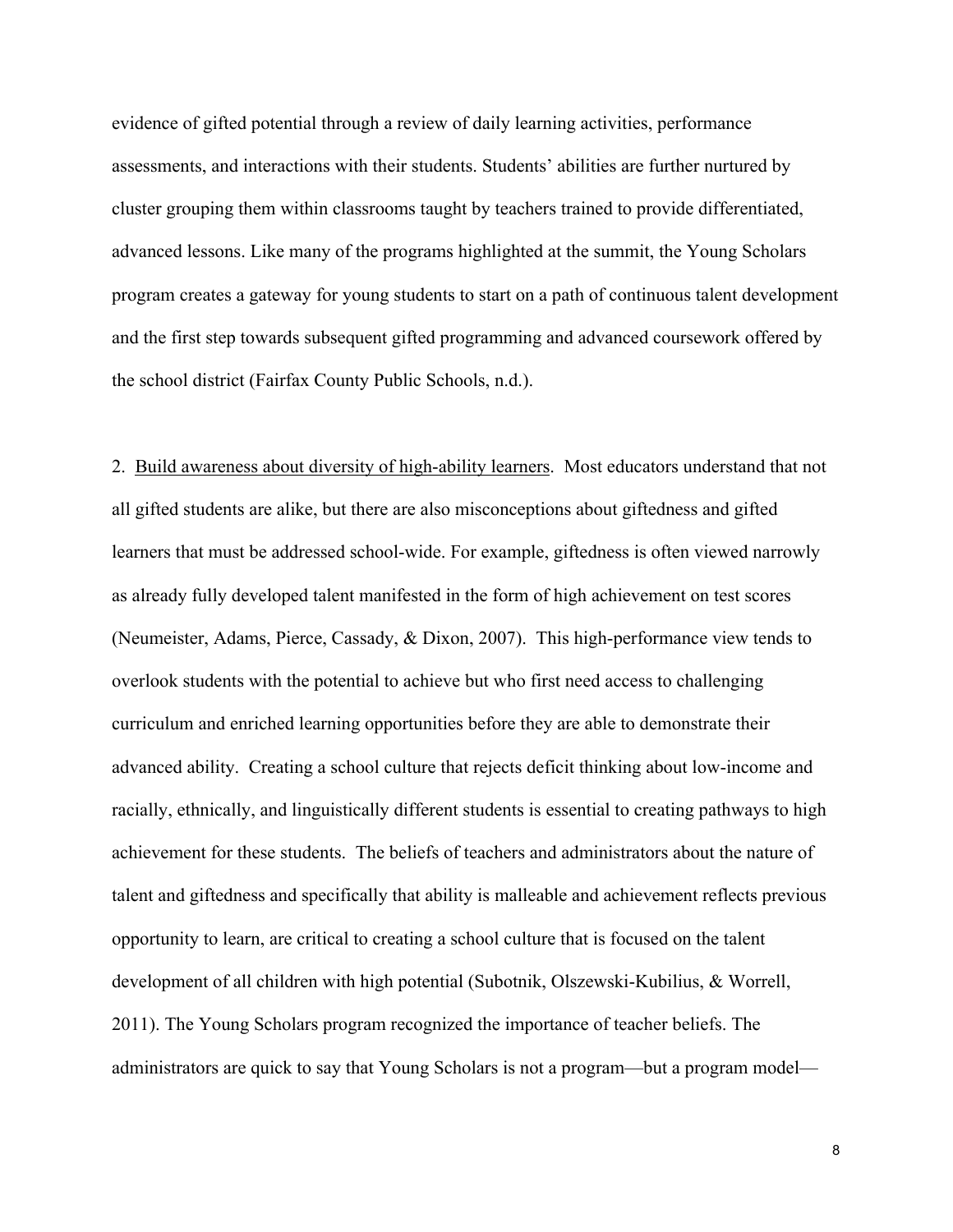meaning that while it has some critical features, such as early intervention and supplemental, outside of school learning, it can and should be adapted to the needs and population of each school. However, a central feature, regardless of school, is the focus on teacher training. Teachers of young children work side-by-side with gifted specialists to learn how to increase the challenge level of their lessons. They are also trained to spot behavioral indications of advanced reasoning and thinking in their young students. Through this focus on teacher training, many more students' talents have been revealed and more culturally and linguistically diverse students have entered school and district gifted programs (Fairfax County Public Schools, n.d.).

If we are serious about talent development, we must understand that some students will come to school with high levels of already developed talent, evidenced by high test scores and abovegrade level achievement. Others have exceptional potential that may not be demonstrated in outstanding achievement. We must serve all these gifted students, providing acceleration for those who are ready to soar ahead and enrichment and talent development opportunities for students whose talents and motivation are just emerging. In the field of gifted education, we have traditionally been locked into a process of "identify first, and then provide opportunity." However, if our field is to embrace the mission of cultivating the talents of all children, including those from poverty and culturally and linguistically different backgrounds, we must shift our thinking to a sequence that focuses on developing talent first, through early enrichment and challenging educational opportunities, followed by assessment and formal identification.

3. Attend to non-cognitive factors affecting achievement. There are a host of psychosocial factors that affect student achievement and are important to address in programs for high-ability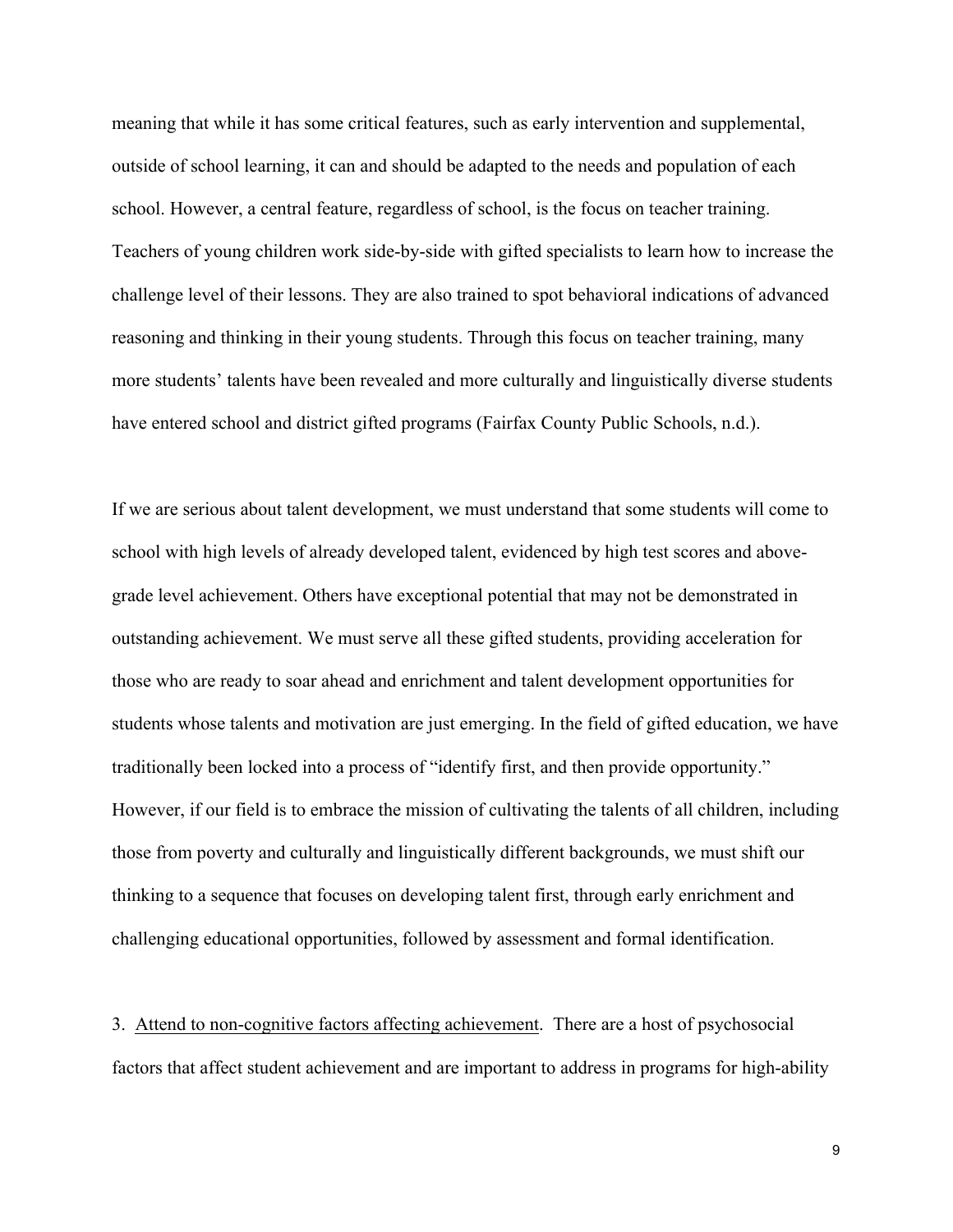intelligence and ability. Those who believe that intelligence and ability is fixed tend to attribute (Good, 2012) and take risks, which in turn can build high self-esteem and help students resist negative stereotypes (Aronson & Juarez, 2012) that can affect test performance, willingness to engage in challenging academic activities, and ultimately, long-term academic development (Steele, 2010). culturally different students. These factors include mindsets, or students' beliefs about success as a result of ability alone and tend to blame lack of success on a lack of talent (Dweck, 2012). Instead, it's important for educators to help students develop a growth mindset, which emphasizes that high levels of talent can be developed through hard work, effort, and deliberate practice (Duckworth, Kirby, Tsukayama, Berstein, & Ericsson, 2011; Ericsson, Krampe, & Tesch-Römer, 1993). Having this mindset can help students persist in the face of setbacks

Another important psychosocial factor that teachers and school counselors can help instill in high-ability students is motivation to succeed. Researchers investigating academic decision making have found that if students believe the doing well is important to their future success and will reap the same rewards for them as for others, they are more likely to work hard to get good grades (Eccles, 2006; Graham, 2009). Cultivating motivation by welcoming high-ability, culturally different students into advanced courses and having the same high expectations for them as others students can help all students develop the psychological characteristics and scholar identity that are supportive of high achievement.

 How can we help students acquire the mindsets and psychosocial skills that support high achievement? How do we promote persistence and resiliency and build coping skills? The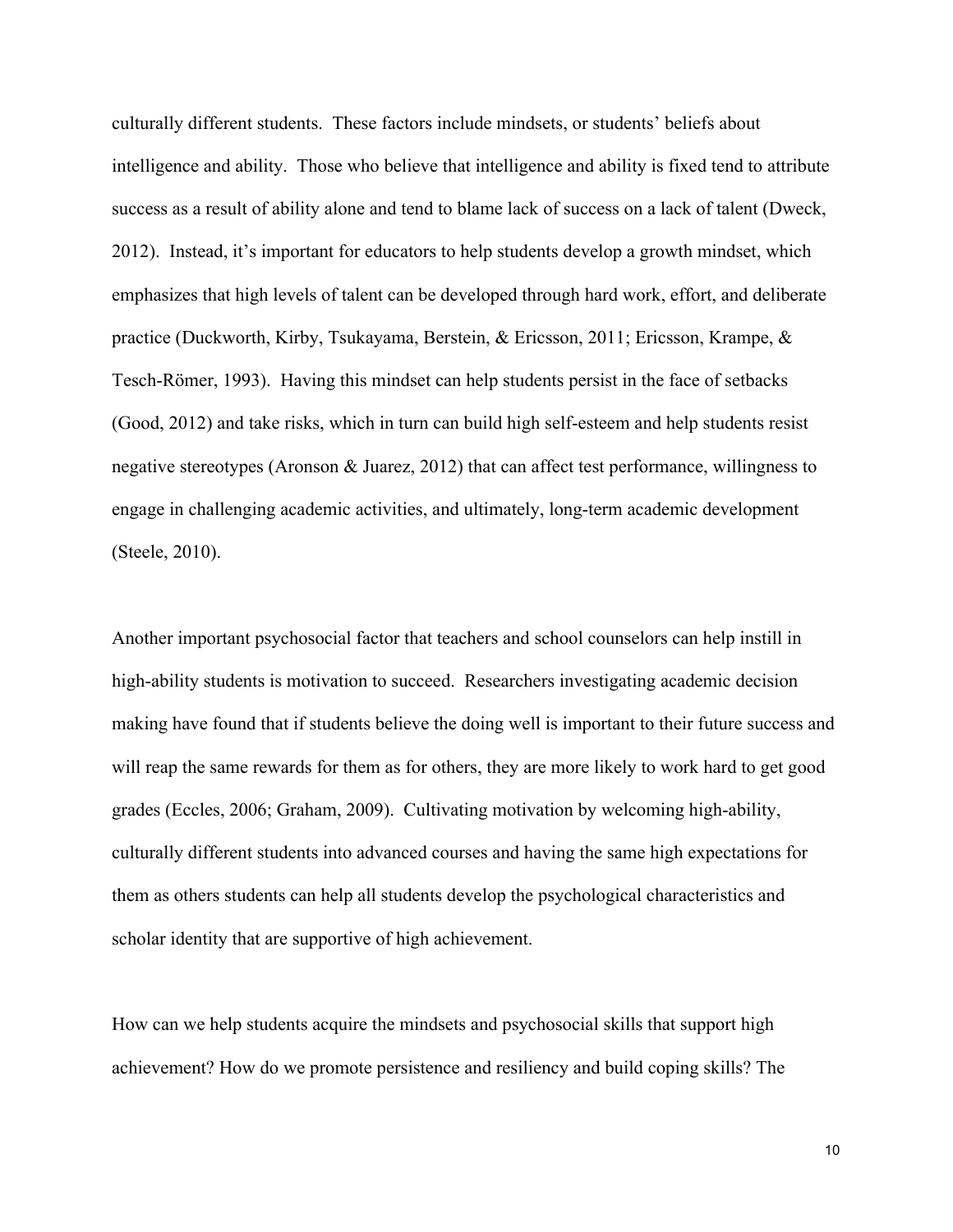programs we reviewed at the NAGC summit did this in a variety of ways. First and foremost, success in challenging programming breeds self-confidence, builds motivation, and develops self-efficacy. Second, many programs including Project Excite, Sponsors for Educational Opportunity (SEO), Next Generation Venture Fund (NGVF), and TEAK Fellowship ensured that students had access to older, successful students and adult mentors—who provided emotional support but also guidance on educational and career paths and strategies for coping with potential obstacles such as unwelcoming classrooms or teachers, derision from peers, or lack of family support. Several programs, notably TEAK Fellowship and SEO, involved students in leadership development programs that systematically nurtured psychosocial skills important for future educational and career success (NAGC, n.d.).

3. Provide challenging, enriching curriculum. It is not unusual for teachers and school leaders to questioning skills – rather than remediation and direct teaching, was successful in raising the Chandler, 2012) and was motivating and engaging for learners. Several programs at the NAGC summit reflected this approach. The goals of the  $M^2$  and  $M^3$  projects were to teach young assume that students from non-English speaking homes, from low-income backgrounds, or learners who are not at the top of the class in achievement are not ready for curriculum that requires advanced critical- and creative-thinking skills. However, research indicates that providing a high powered, enriched curriculum and scaffolding for advanced thinking and academic achievement of learners of varying ability and backgrounds (Gavin, Casa, Adelson, Carroll, & Sheffield, 2009; Reis, McCoach, Little, Muller, & Kaniskan, 2011; Stambaugh & learners how to think like mathematicians as they solved problems and conducted projects and to create a mathematical community of learners through rich classroom discussions. Being able to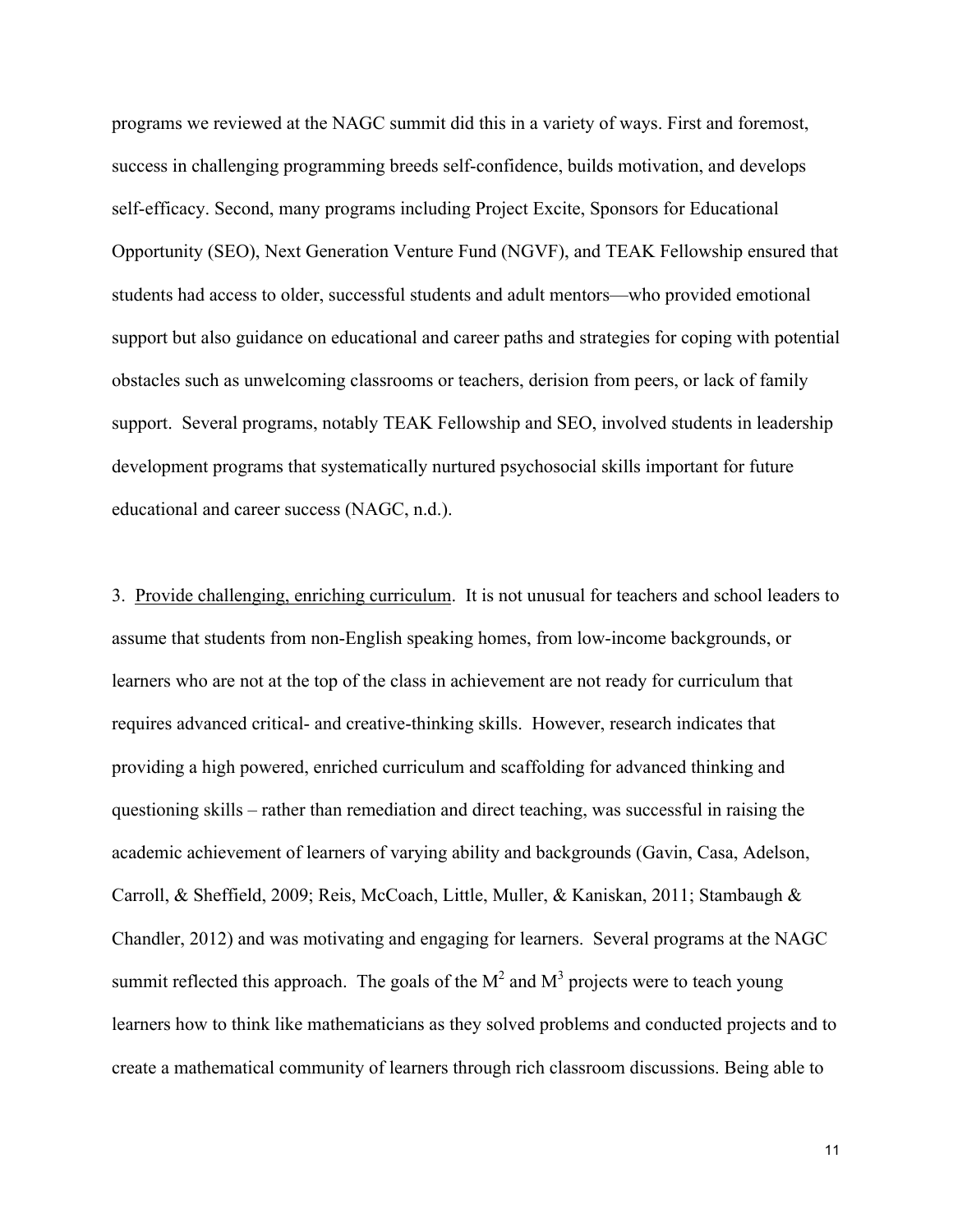considerable support in order to implement  $M^2$  and  $M^3$  including training in how to scaffold student learning and instruction aimed at deepening their own mathematical knowledge and communicate mathematical reasoning through writing was also emphasized. Teachers received understanding. (Neag Center, n.d.). The Nexus program provided professional development to teachers and counselors so that they could effectively support students as they encountered significantly increased academic rigor in their pre-AP classes. All of the programs were committed to maintaining high expectations and rigorous, advanced curriculum coupled with increased supports for students. An essential equation underlying these programs was "challenge + support = student success" (NAGC, n.d.).

 Peternel, 2009). The school-based Young Scholars program used school breaks and summers to Many successful programs highlighted at the NAGC summit found ways to increase time on task and to extend the school day for low-income and culturally diverse students. Although extended learning time has been a component of programs aimed at low-income, low-performing students (Stonehill, et al., 2009), it has not been widely utilized for higher achieving students, but can provide students with additional supports to prepare for success commensurate with their abilities. Programming through Project Excite was conducted completely outside of school. Excite students participated in more than 400 hours of after-school, weekend, and summer programming from grade 3 through grade 8. SEO involved high school students in the equivalent of 60 additional school days via summer and after-school classes and programs. One of the advantages of outside of school programs, noted by Project Excite students, was the freedom to showcase their abilities without fearing negative peer reactions (Lee, Olszewski-Kubilius, & give students additional academic enrichment. SEO and TEAK Fellowship involved high school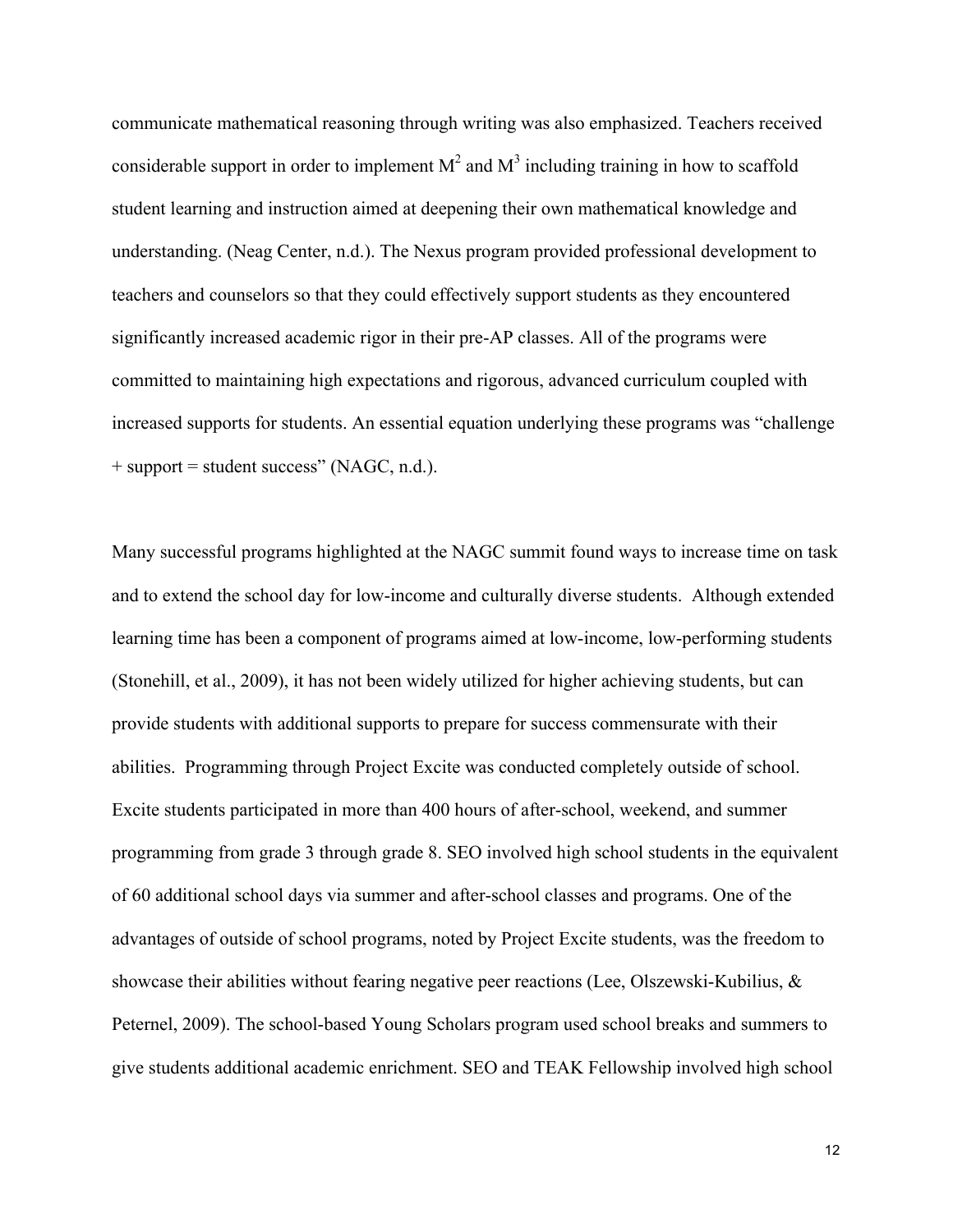students in various types of summer programming focused on academic enrichment and leadership. NGVF provided academic advising for high school aged students to ensure that they took and succeeded in academically rigorous courses and significantly supplemented in-school coursework with distance education courses and summer programming (NAGC, n.d.).

that expand access. that expand access.<br>4. Deliberate cultivation of support networks for students. All students need support for It's also important to remove barriers to gifted students making continuing progress in their talent areas. For example, schools should provide access to advanced courses earlier than usual for students who are ready for them; create multiple and alternative paths for students to qualify and enter advanced courses and programs of study including portfolios and criteria adjusted for previous opportunities to learn; create preparatory programs utilizing summers, weekends, and after-school time, to ensure that students at the cusp of meeting qualifying criteria have the opportunity to participate in advanced courses and programs; train teachers on how to create inclusive classrooms and supportive environments; and change policies that prevent acceleration or earning credit for outside-of-school courses. In sum, educators must provide opportunities

academic success. For promising students from diverse or low-income backgrounds, it's important to be in advanced classes with other bright, talented students like them (Miller, 2004). Educational opportunities that increase the challenge level for students must be coupled with deliberate efforts to create cadres of peers who share students' goals of high achievement and provide encouragement. Project Excite identifies third-grade students with emergent talent across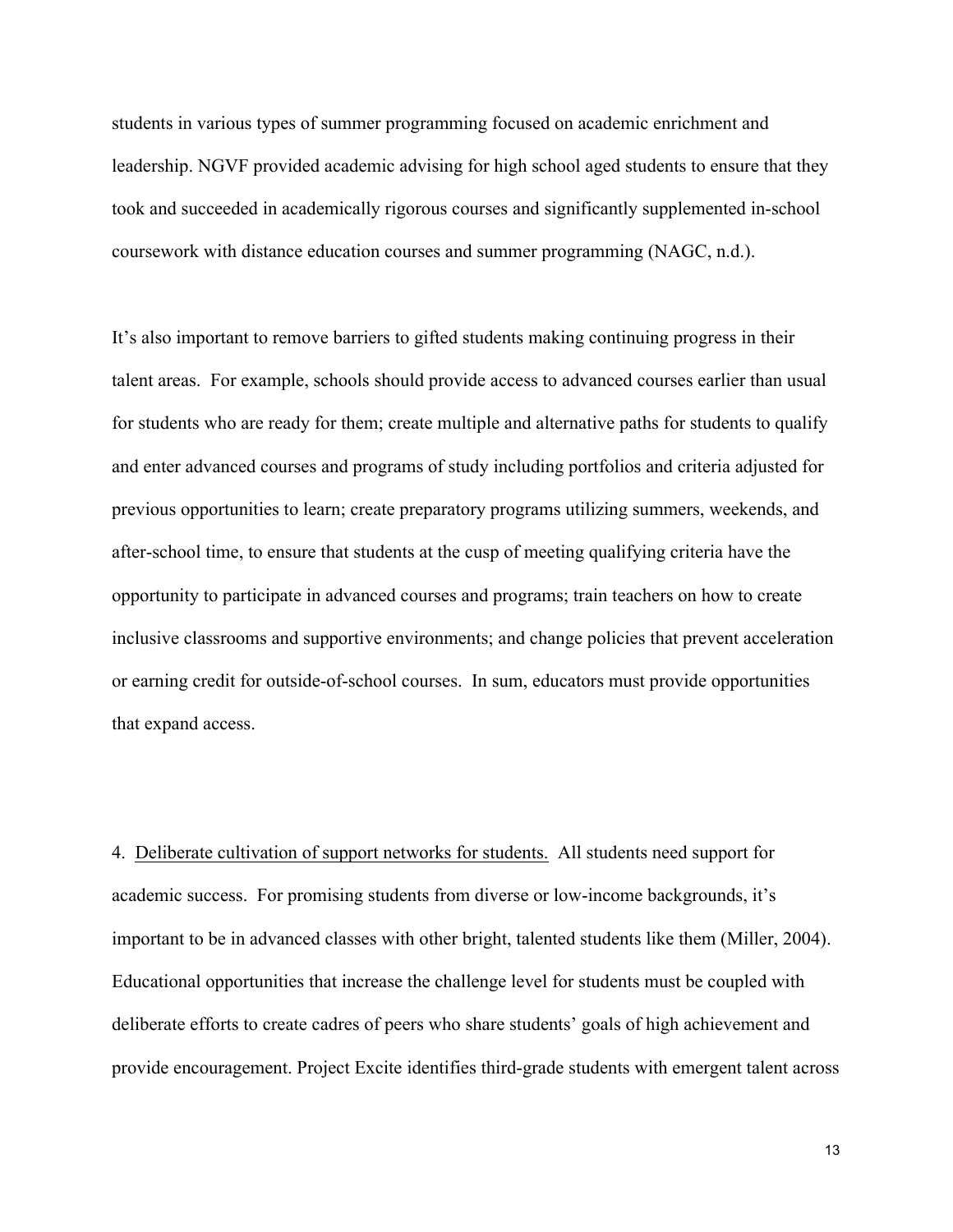designed only for them as well as programs involving other gifted children. Peer cohorts are deliberately arranged and peer friendships cultivated through program activities including students when they matriculate to their large high school. In addition, Excite student networks are also explicitly expanded to include gifted students beyond their school district so that they are prepared for the diverse peer environment they will likely encounter later in post-secondary multiple schools in a large K-8 district. Students participate in outside of school gifted programs courses and family events—with the specific purpose of creating a supportive peer network for education (Center for Talent Development, n.d.).

 Project Nexus called on the local businesses, universities, and community leaders to expose Peer networks, together with supportive and well-trained adults, can help change students' personal expectations so that they have the motivation and mindset for the hard work necessary to develop advanced skills and knowledge and the resiliency to persist in challenging courses of study. Providing access to older, successful students who can offer advice and guidance about negotiating school challenges unique to talented minority and low-income students, and adults who can serve as guides and mentors will help students envision their futures in higher education and on career paths. Project Excite used older Excite students—of high school age—to work with younger Excite students, and SEO and TEAK assigned adult mentors to each student. students to careers and higher education. Also, many low income high-ability students, particularly those who are first generation college attendees, need additional, personalized college counseling to navigate the intricacies of the process so that they are not deterred from applying to more selective schools with high price tags. SEO, NGVF, and TEAK Fellowship all provided additional, one-on-one college counseling and advising to supplement what students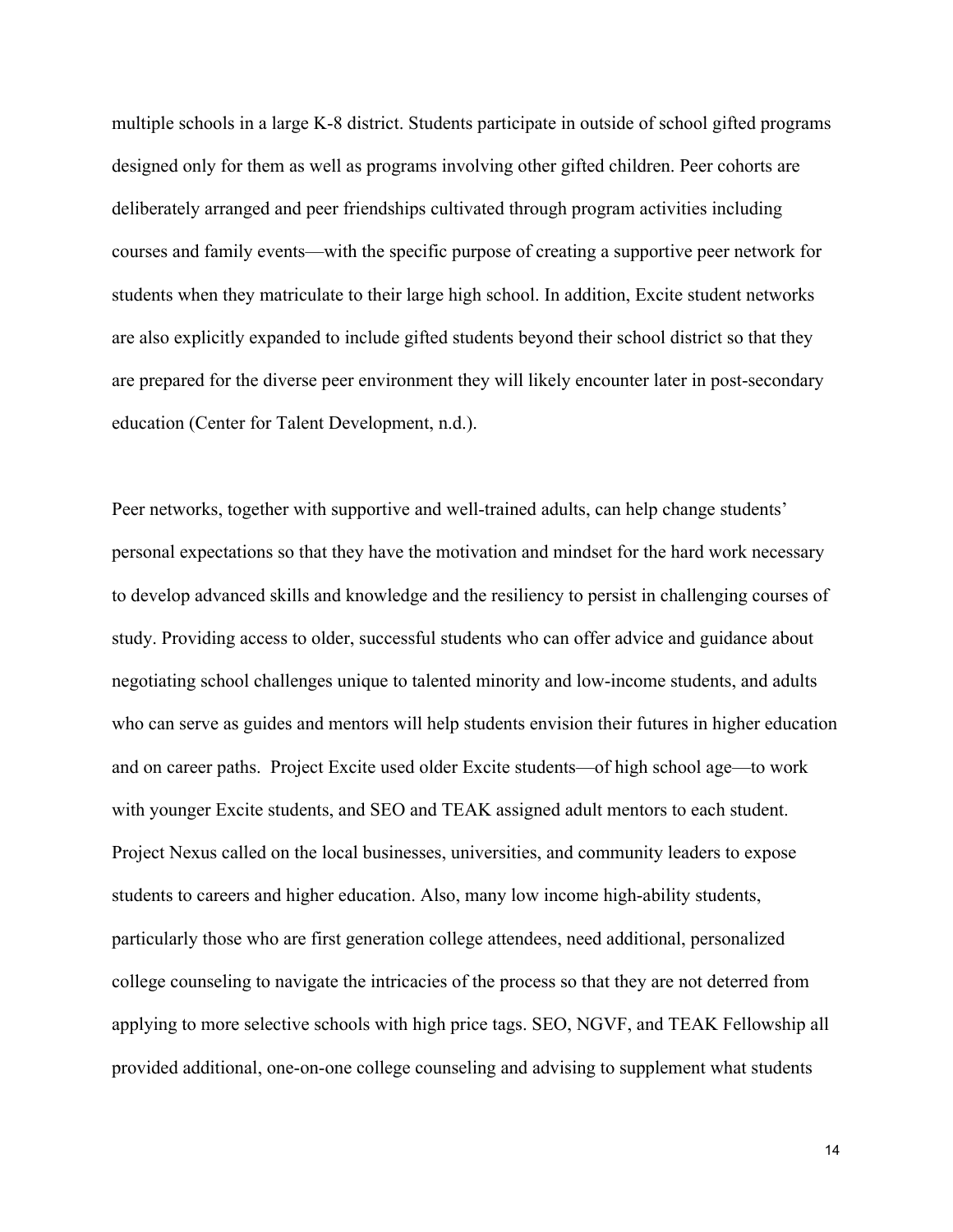problems (NAGC, n.d.). problems (NAGC, n.d.).<br>Schools should actively assist students with finding outside of school programming received in their schools. NGVF assigned each student an advisor who stayed with that student from program entrance at grade 8 to matriculation to college. The advisor counseled students regarding course choices in high school, guided students on how to build a college resume, helped in identifying institutions of higher education that matched students interests and goals, served as a liaison to students' schools, and assisted in troubleshooting academic and personal

require. The challenge for all of us is increasing access to outside of school opportunities.<br>It's important to include parents, caregivers, and other family members in these efforts (Davis, opportunities, as these often offer additional academic preparation, support, and career guidance. Some talent fields are developed primarily in school and some mostly outside of school, but no talent is developed exclusively in school (Subotnik, Olszewski-Kubilius, & Worrell, 2011). Rather than being viewed as an "extra" or non essential activity, outside of school programs are vital for the full development of talent for all gifted children, but especially for children whose home schools may not provide the academic rigor and supportive peer environments they

It's important to include parents, caregivers, and other family members in these efforts (Davis, 2010). Some programs presented at the summit had strong parent education components, such as Project Excite, which regularly gathered parents together in meetings to assist them in implementing strategies to support their child's goals and aspirations at home and become stronger advocates for their child at school. The TEAK Fellowship sponsored a parent support group to families while students were in the program (NAGC, n.d.).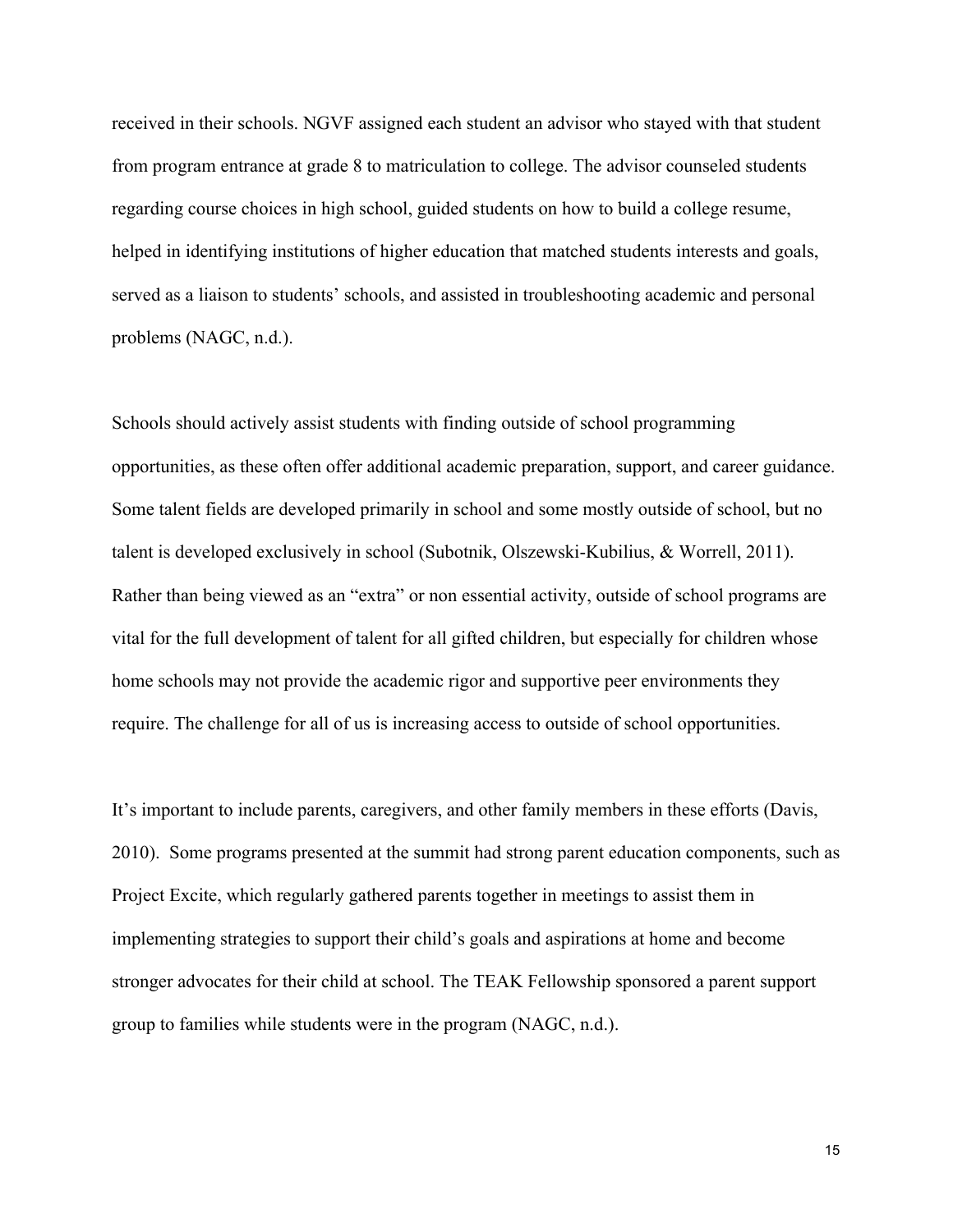5. Create program components and partnerships to equalize opportunities. Few school programs and support the work of school leaders and teachers. For example, community colleges and summer program on business entrepreneurship, advanced and accelerated courses, and distance can accomplish on its own all that is necessary to support high achievement of students who may not have all the opportunities available to the most advantaged families. The programs highlighted at the NAGC summit included examples of partnerships that can be created to extend four-year colleges and universities can provide coursework for students within a specific advanced content area, such as a foreign language not offered at the high school. The higher education community can also be a source for mentors and independent research opportunities and many universities offer advanced summer programs that allow high-ability students to delve deeper into a content area or experiment with a new interest area. Similarly, many cultural institutions offer enrichment programs for high school students and they and local businesses could be called on to provide internship or job shadowing opportunities. Northwestern University undergraduates serve as tutors and mentors for Project Excite students, and University departments provided exposure to college majors and careers. The local library collaborated with Project Excite to provide a summer program focused on literacy and cycling. Students read books on cycling and learned how to maintain their bicycles. SEO created partnerships with universities to place students in their pre-college summer programs. Project NEXUS established a business round table and university partnerships to provide career days, college visits, and college planning sessions for their students. NGVF partnered with universities to provide a education courses. By partnering and collaborating with universities and community-based organizations, programs were able to offer a rich array of opportunities and services to their students resulting in a more comprehensive and ultimately successful program (NAGC, n.d.).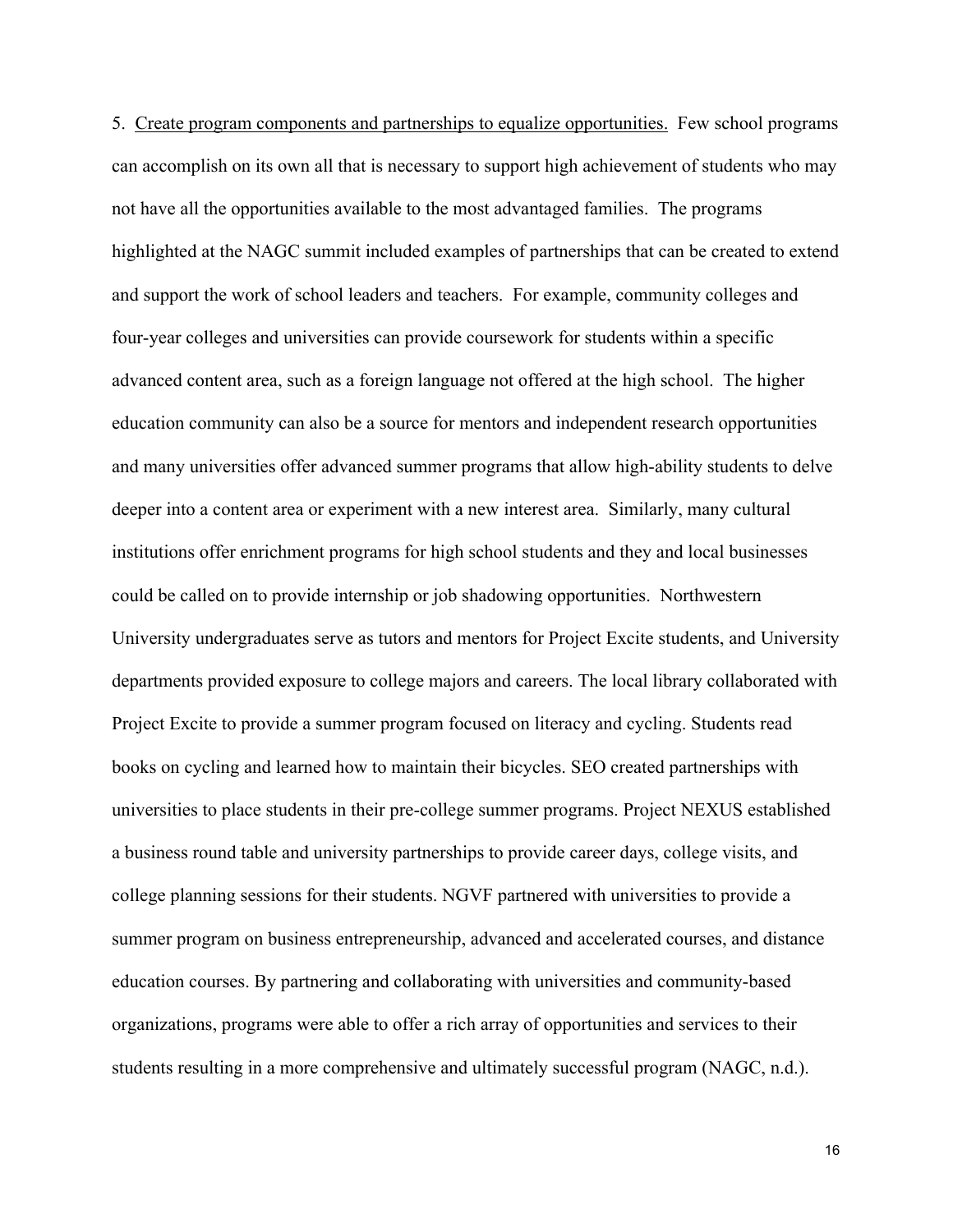## **Change Needed**

 More work is needed to identify additional programs across the country that are succeeding in helpful models—starting points-- for educators looking for ways to identify and serve the high ability and high achieving culturally and linguistically different students in their schools and critical components and underlying processes, and to investigate their replicability and scalability. We also need research that looks simultaneously at various interventions so as to identifying and serving culturally and linguistically different gifted students and low-income gifted students, specifically looking beyond the gifted field where exceptional, successful models are being developed. We suspect many more exist but they are difficult to uncover as program administrators are busy conducting them rather than writing about them. These could serve as districts. Further research is also needed on these programs so as to better understand their discern generalizable features across programs. In sum, we need to know "what works, when, and with whom" (Olszewski-Kubilius & Clarenbach, p. 21, 2012).

 However, because the situation is dire, we cannot wait for all the research to come in before intensifying our efforts, especially since there is a body of research that points toward important factors affecting the achievement of under-served gifted learners and programs already exist that have records of success, such as the ones highlighted here.

We have learned from these programs that high expectations on the part of teachers, administrators, parents, and students are critical—and these must be reinforced with experiences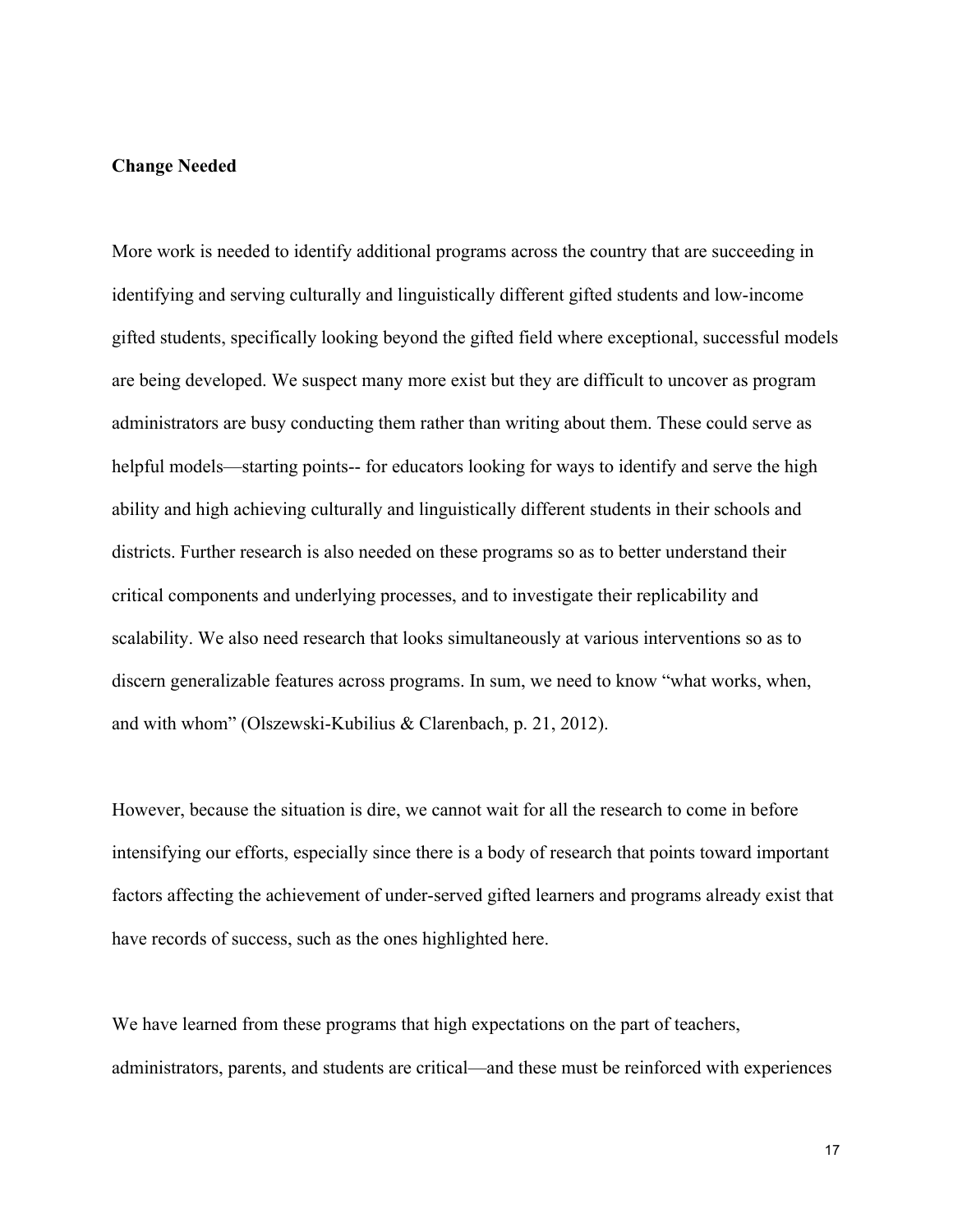of success in challenging classes. With deliberate reflection and concerted action, barriers at all levels – school, district, state, and federal – that inadvertently thwart the identification of to students that built content-related competency and skills and helped students meet the social emergent talent and continuous learning growth can be identified and removed. The programs discussed here were not flush with money but found creative ways, through partnerships, collaborations, and the use of alums and community members, to offer a wide range of supports and psychological challenges they faced in stepping onto and traveling a path of high achievement.

 achievement gaps among our students in our education policies, funding priorities, and local field cares very much about and is vital to the development of high levels talent in students from all sectors of our society and that we have viable solutions to offer. The field of gifted education Gifted education leaders must find their voice in addressing the nation's education problems speaking loudly and consistently about the need to simultaneously address excellence as well as programmatic efforts. We must also make it clear to the broader education community that our must hold itself accountable for reaching the goal of having the percentages of culturally and linguistically different students within gifted programs and advanced courses match their representation within the population.

We must continue to emphasize the importance of training for all educators so as to identify and provide appropriate educational opportunities for all the high ability and high achieving students in their schools and classrooms. This training and education must include specific strategies and procedures for meeting the needs of culturally and linguistically different gifted learners. As a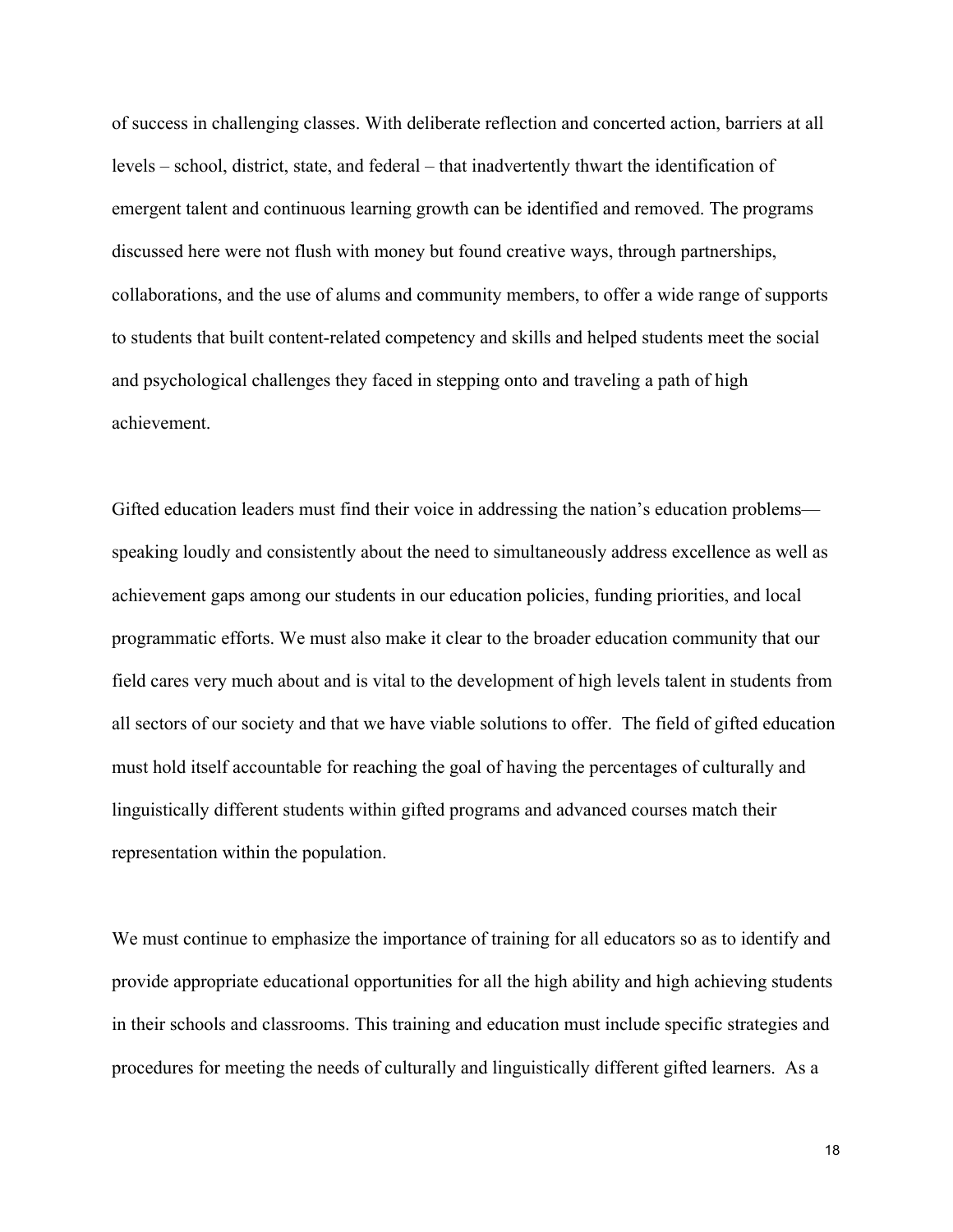field we must provide more professional development in gifted education strategies and advocate for a greater focus on gifted learners within pre-professional teacher education programs to ensure that all classroom teachers and other school professionals are prepared to respond to the academic diversity of students in the building and district.

 Increasing success for all gifted students including those whose talents are still emerging will approach that reflects a belief – and commitment – that our schools cast off unequal expectations require a variety of strategies and approaches. Gifted education professionals and supporters must challenge all educators to acknowledge our failings to date and set into motion a new for students based on income or cultural or racial group and instead recognize, support, and celebrate the highest levels of achievement of which each student is capable.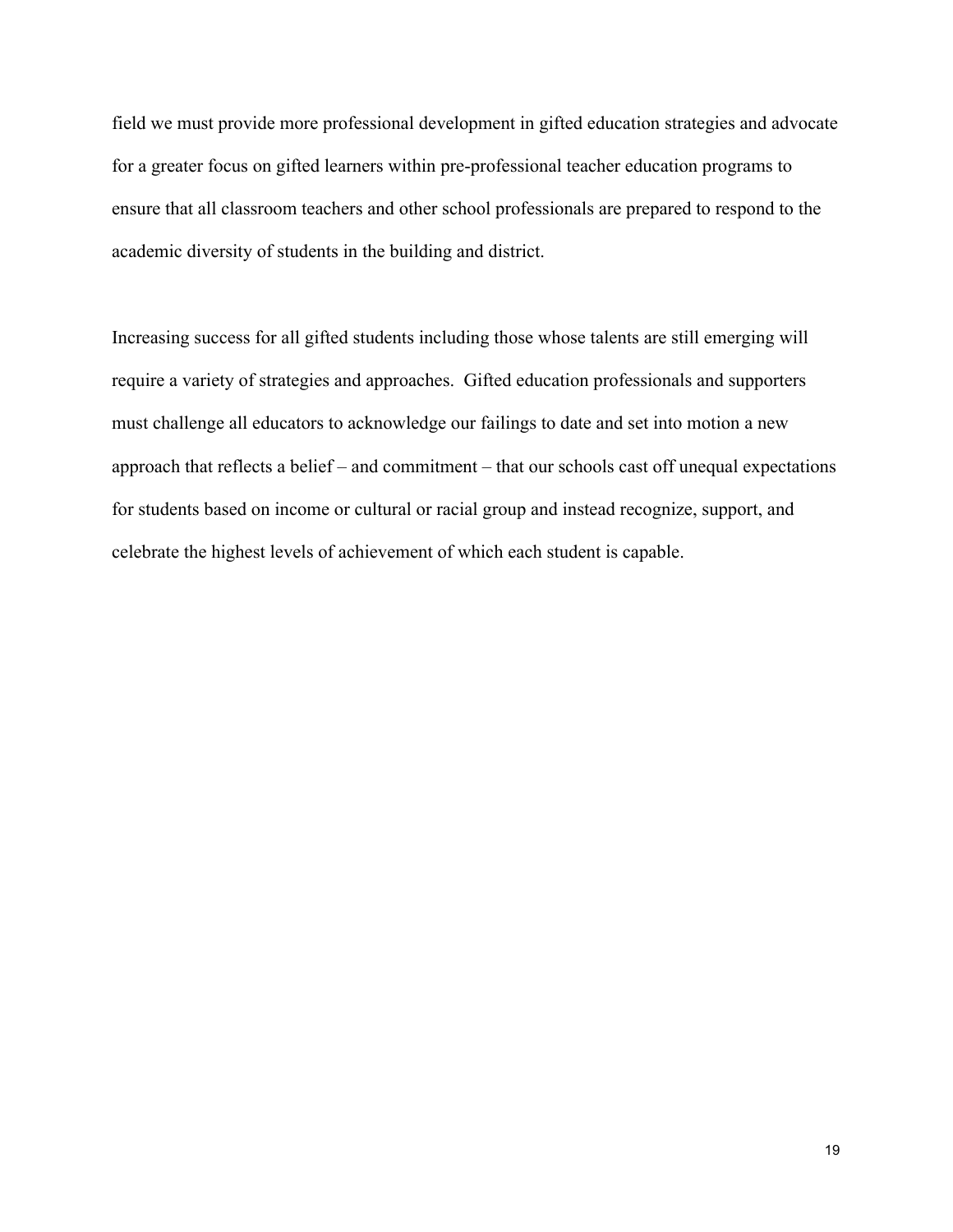### **References**

Aaronson, J., & Juarez, L. (2012). Growth mindsets in the laboratory and the real world. In R. F. Subotnik, A. Robinson, C. M. Callahan, & E. J. Gubbins (Eds.), *Malleable minds: Translating insights from psychology and neuroscience to gifted education* (pp. 19-36). Storrs: University of Connecticut, National Research Center on the Gifted and Talented.

- Castellano, J. A., & Frazier, A. D. (Eds.). (2011). *Special populations in gifted education*. Waco, TX: Prufrock Press.
- *report.* Retrieved from https://www.iub.edu/~ceep/Gap/state.shtml Center for Evaluation and Education Policy. (2013). *Excellence gaps 2012: 2012 state profile*
- Center for Talent Development. (n.d.). *Project Excite.* Retrieved from http://www.ctd.northwestern.edu/excite/
- Davis, J. L. (2010). *Bright, talented & black: A guide for families of African American gifted learners*. Scottsdale, AZ: Great Potential Press.
- DeNavas-Walt, C., Proctor, B. D., & Smith, J. D. (2010). *Income, poverty, and health insurance coverage in the United States: 2009*. Retrieved from http://www.census.gov/prod/2010pubs/p60-238.pdf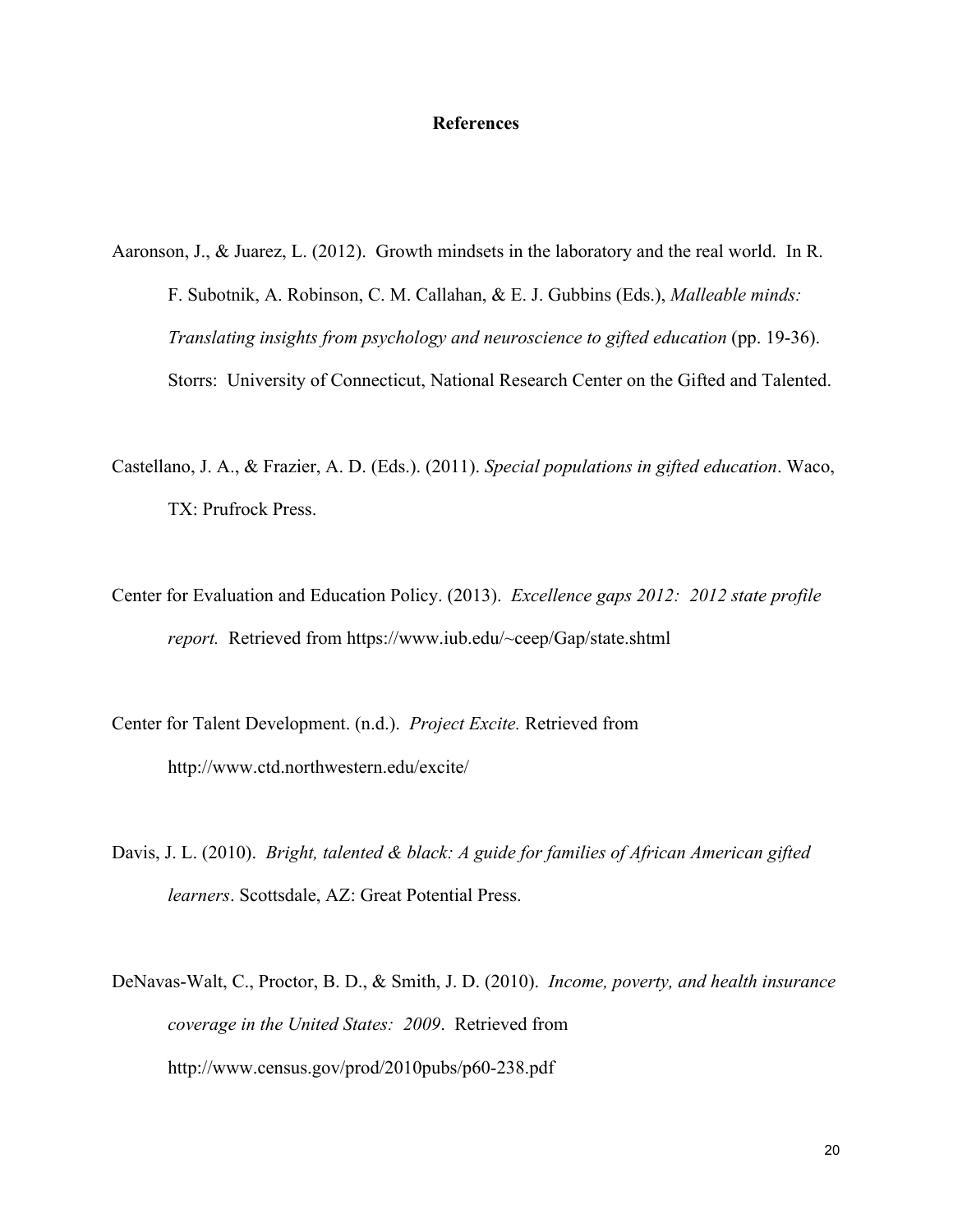- Duckworth, A. L., Kirby, T. A., Tsukayama, E., Berstein, H., & Ericsson, K. A. (2011). Deliberate practice spells success: Why grittier competitors triumph at the National Spelling Bee. *Social Psychological and Personality Science, 2*, 174-181.
- Dweck, C. S. (2012). Mindsets and malleable minds: Implications for giftedness and talent. In R. F. Subotnik, A. Robinson, C. M. Callahan, & E. J. Gubbins (Eds.), *Malleable minds: Translating insights from psychology and neuroscience to gifted education* (pp. 7-18). Storrs: University of Connecticut, National Research Center on the Gifted and Talented.
- Eccles, J. S. (2006). A motivational perspective on school achievement: Taking responsibility for learning, teaching, and supporting. In R. J. Sternberg  $\& R$ . F. Subotnik (Eds.), *Optimizing student success with the other three Rs: Reasoning, resilience and responsibility* (pp. 199-224). Greenwich, CT: Information Age.
- Education Trust. (2013). *Breaking the glass ceiling of achievement for low-income students and students of color*. Washington, DC: Author.
- Ericsson, K. A., Krampe, R. T., & Tesch-Römer, C. (1993). The role of deliberate practice in the acquisition of expert performance. *Psychological Review, 100*, 363-406.
- Fairfax County Public Schools. (n.d.). *Young Scholars*. Retrieved from http://www.fcps.edu/is/aap/ys.shtml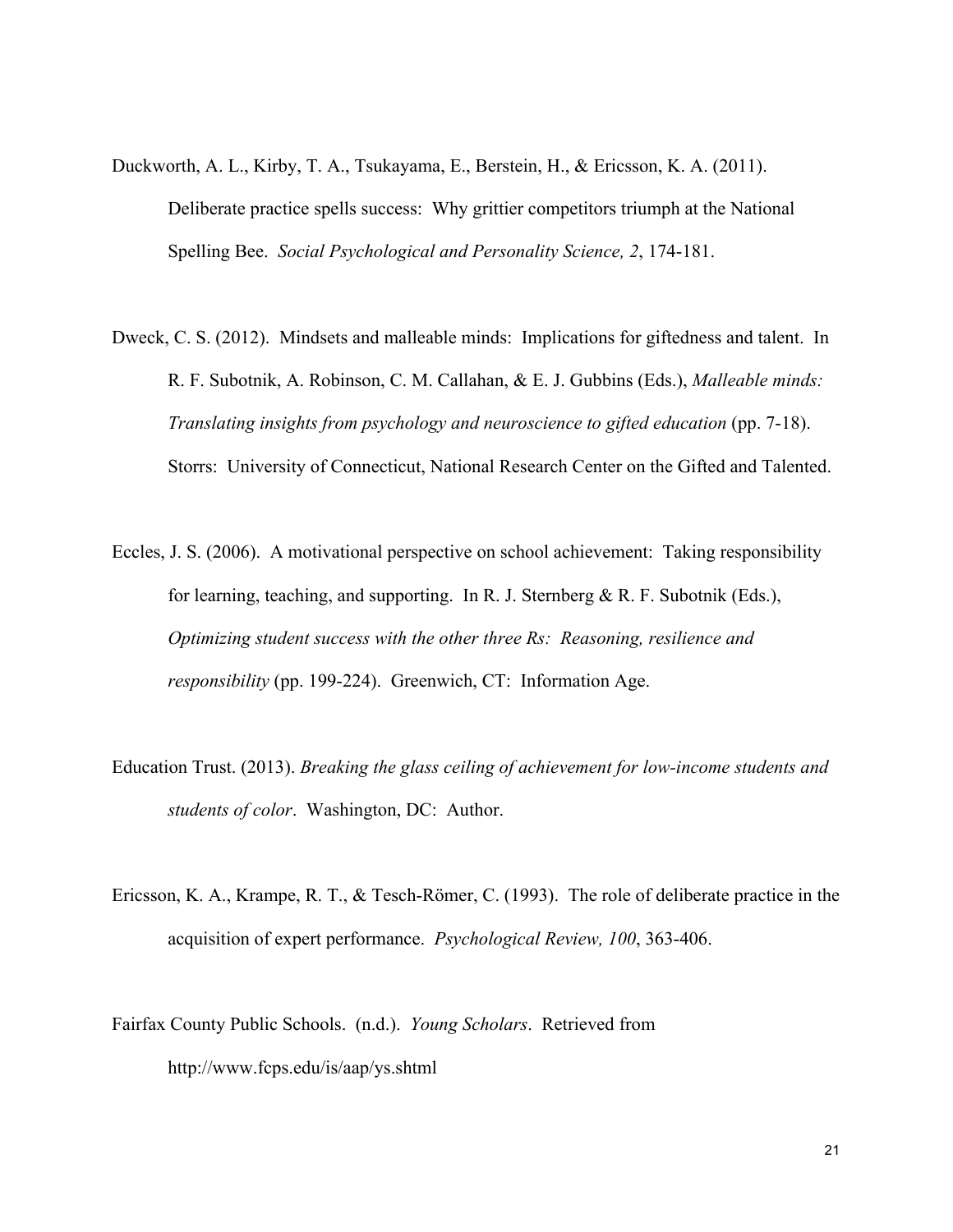- Farrington, C.A., Roderick, M., Allensworth, E., Nagaoka, J., Keyes, T. S., Johnson, D. W., & Beechum, N. O. (2012). *Teaching adolescents to become learners: The role of noncognitive factors in shaping school performance: A critical literature review.*  Chicago, IL: University of Chicago Consortium on Chicago School research.
- Farkas, S., & Duffett, S. (2008). Findings from a national teacher survey. In *High-achieving students in the era of NCLB* (pp. 49-71). Washington, DC: Thomas B. Fordham Institute.
- Ford, D. Y. (2011). *Multicultural gifted education* (2<sup>nd</sup> ed). Waco, TX: Prufrock Press.
- Gavin, M. K., Casa, T. M., Adelson, J. L., Carroll, S. R., & Sheffield, L. J. (2009). The impact of advanced curriculum on the achievement of mathematically promising elementary students. *Gifted Child Quarterly, 53*, 188-202.
- Good, C. (2012). Reformulating the talent equation: Implications for gifted students' sense of belonging and achievement. In R. F. Subotnik, A. Robinson, C. M. Callahan, & E. J. Gubbins (Eds.), *Malleable minds: Translating insights from psychology and neuroscience to gifted education* (pp. 37-54). Storrs: University of Connecticut, National Research Center on the Gifted and Talented.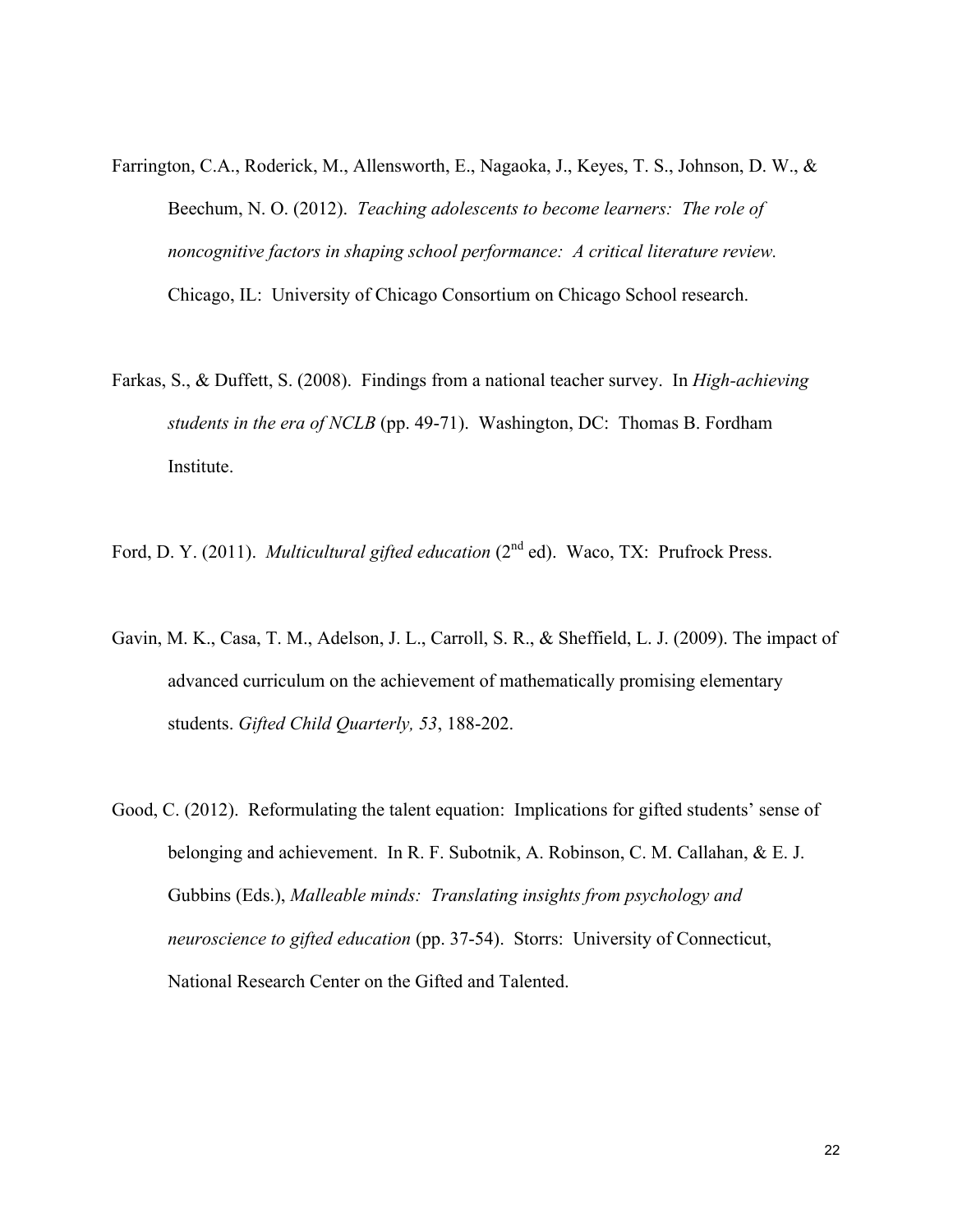- Graham, S. (2009). Giftedness in adolescence: African American gifted youth and their challenges from a motivational perspective. In F. D. Horowitz, R. F. Subotnik, & D. J. Matthews (Eds.), *The development of giftedness and talent across the life span* (pp 109-129). Washington, DC: American Psychological Association.
- D, Subpart 6. (2002). Jacob K. Javits Gifted and Talented Students Education Act. Pub. L. No. 107-110, Title V, Part
- Lee, S.-Y., Olszewski-Kubilius, P., & Peternel, G. (2009). Follow-up with students after six years of their participation in Project EXCITE. *Gifted Child Quarterly*, *53*, 137-156.
- Miller, L. S. (2004). *Promoting sustained growth in the representation of African Americans, Latinos, and Native Americans among top students in the United States at all levels of the education system*. Storrs: University of Connecticut, National Research Center on the Gifted and Talented.
- National Association for Gifted Children [NAGC]. (n.d.). *National summit on low-income highability students*. Retrieved from http://www.nagc.org/nationalsummit.aspx
- *2011.* Retrieved from http://nationsreportcard.gov/math\_2011/ National Center for Education Statistics [NCES]. (n.d.). *The nation's report card: Mathematics*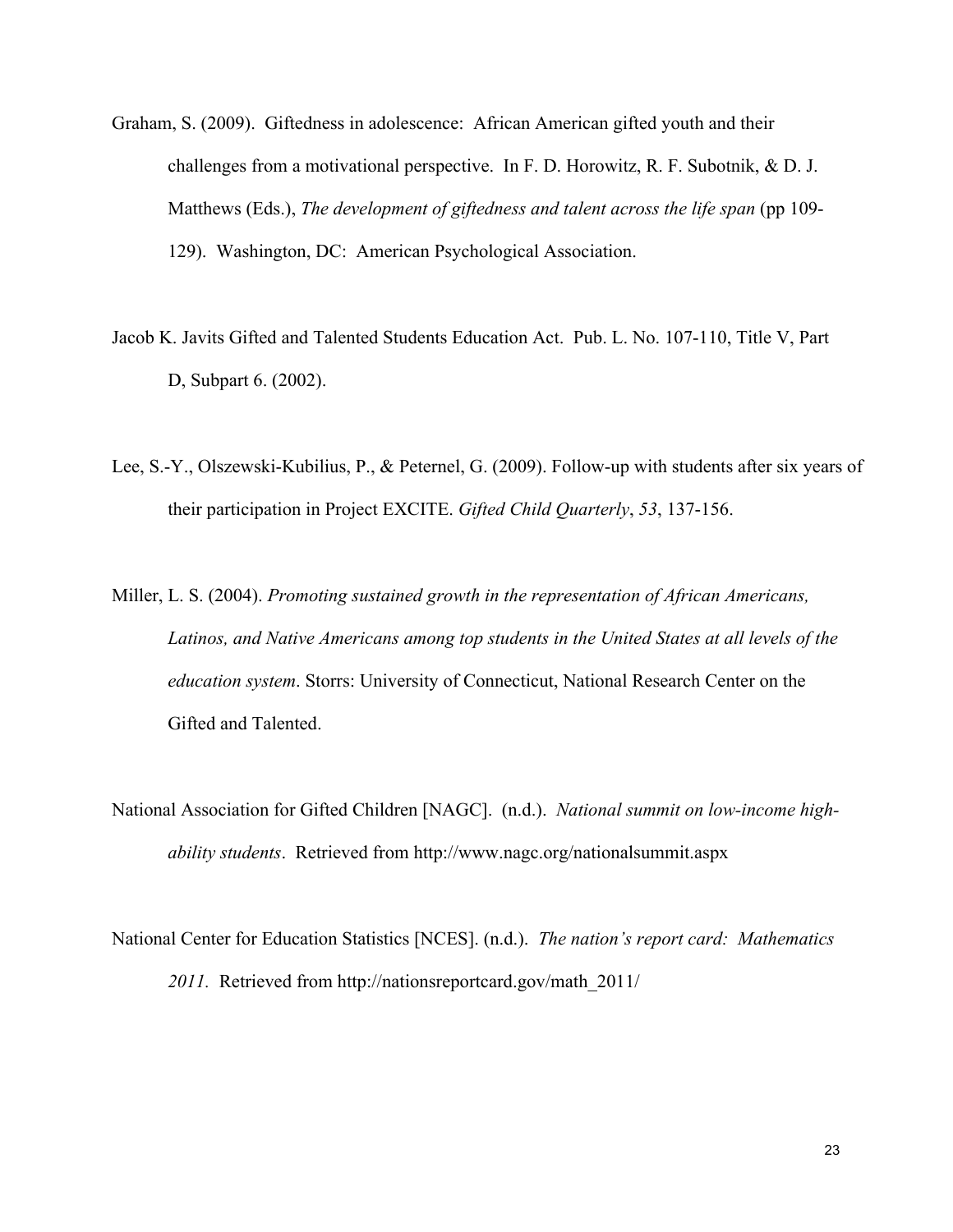- Neag Center for Gifted Education and Talent Development. (n.d.). *Project M<sup>2</sup>: Mentoring Young Mathematicians and Project M3 : Mentoring Mathematical Minds*. Retrieved from http://www.gifted.uconn.edu/nrcgt/
- Neumeister, K. S., Adams, C. M., Pierce, R. L., Cassady, J. D., & Dixon, F. A. (2007). Fourthgrade teachers' perceptions of giftedness: Implications for identifying and serving diverse gifted students. *Journal for the Education of the Gifted, 30, 479-499.*

No Child Left Behind (NCLB) Act of 2001, Pub. L. No. 107-110. (2002).

- Olszewski-Kubilius, P., & Clarenbach, J. (2012). *Unlocking emergent talent: Supporting high achievement of low-income, high-ability students.* Washington, DC: National Association for Gifted Children.
- *gap in K-12 education.* Bloomington: Indiana University, Center for Evaluation and Plucker, J. S., Burroughs, N., & Song, R. (2010). *Mind the (other) gap! The growing excellence*  Education Policy.
- Reardon, S. (2008). *Growth in the black-white achievement gap during elementary school among initially high and low scoring students*. Stanford, CA: Stanford University, Institute for Research on Education Policy & Practice.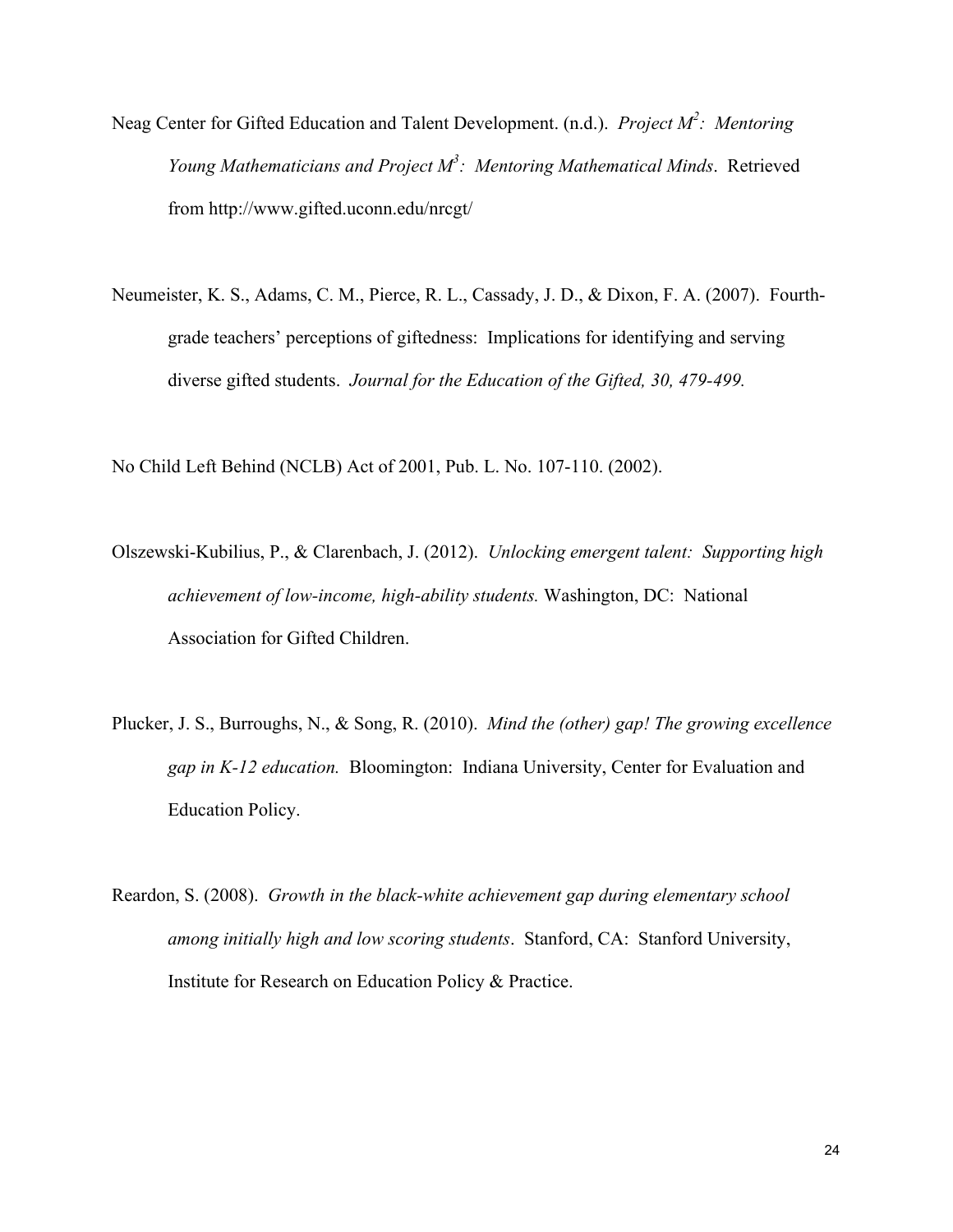- Reis, S. M., McCoach, D. B., Little, C. A., Muller, L. M., & Kaniskan, R. B. (2011). The effects of differentiated instruction and enrichment pedagogy on reading achievement in five elementary schools. *American Educational Research Journal, 48, 462-501.*
- Stambaugh, T., & Chandler, K. L. (2012). *Effective curriculum for underserved gifted students.*  Waco, TX: Prufrock Press.
- Steele, C. M. (2010). *Whistling Vivaldi and other clues to how stereotypes affect us*. New York, NY: Norton.
- Stonehill, R. M., Little, P. M., Ross, S. M., Neergaard, L., Harrison, L., Ford, J., Deich, S., Morgan, E., & Donner, J. (2009). *Enhancing school reform through expanded learning*. Naperville, IL: Learning Point Associates.
- Subotnik, R. F., Olszewski-Kubilius, P., Worrell, F. C. (2011). Rethinking giftedness and gifted education: A proposed direction forward based on psychological science. *Psychological Science in the Public Interest, 12*, 3-54.
- *collection.* Retrieved from http://www2.ed.gov/about/offices/list/ocr/docs/crdc-2012 data-summary.pdf U.S. Office for Civil Rights [OCR]. (2012, March 12). *The transformed civil rights data*